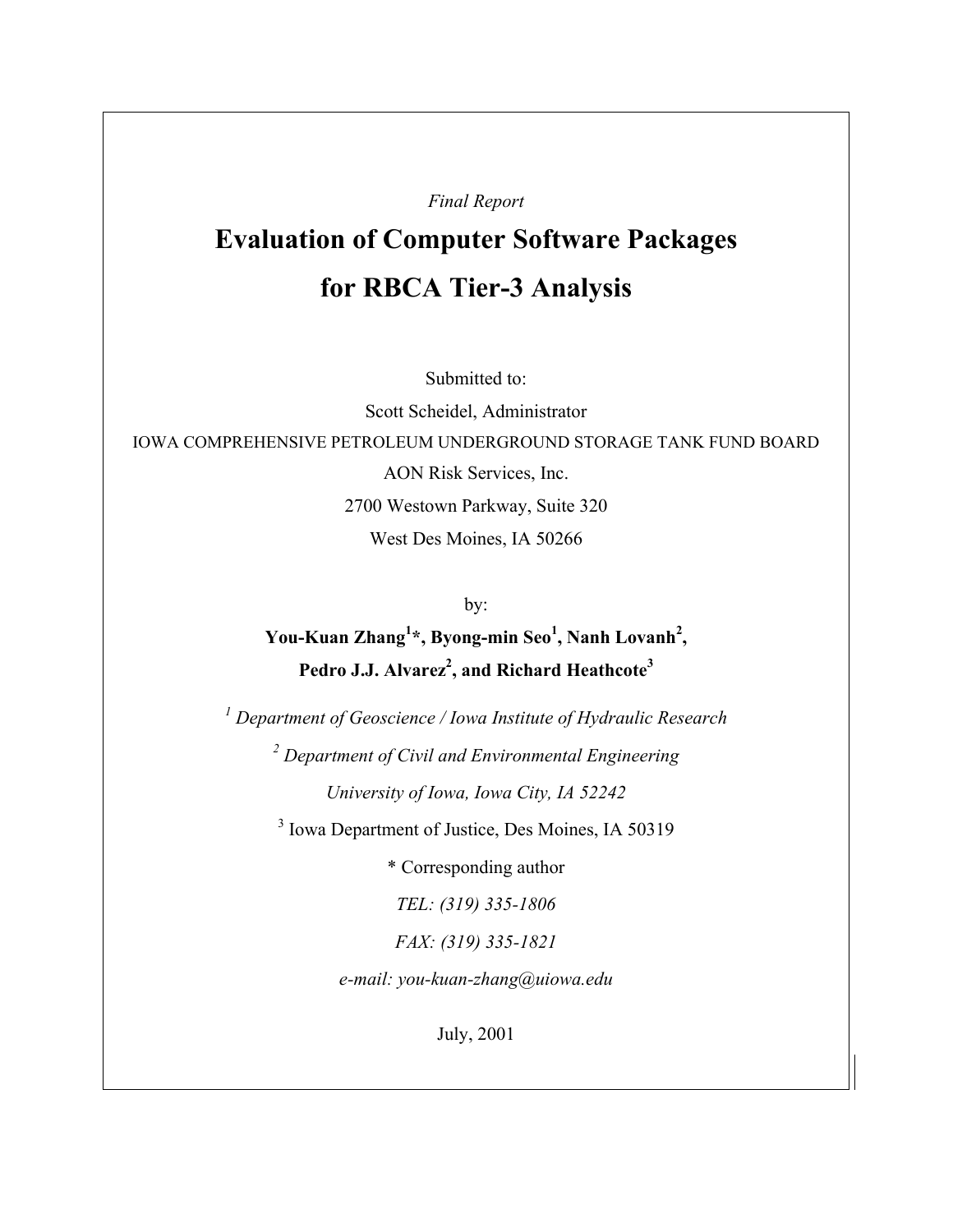# **CONTENTS**

|                  |     | <b>CONTENTS</b>                                                                                                                                                              |
|------------------|-----|------------------------------------------------------------------------------------------------------------------------------------------------------------------------------|
| $\mathbf{1}$     |     |                                                                                                                                                                              |
|                  |     | <b>SUMMARY</b>                                                                                                                                                               |
| $\boldsymbol{2}$ |     |                                                                                                                                                                              |
| 1.               | 3   |                                                                                                                                                                              |
| $\overline{2}$ . | 5   |                                                                                                                                                                              |
|                  | 2.1 | 5                                                                                                                                                                            |
|                  |     | 2.1.1<br>6                                                                                                                                                                   |
|                  |     | 2.1.1.1 Borehole Module<br>2.1.1.2 Triangulated Irregular Network (TIN) Module<br>2.1.1.3 Two-Dimensional Scatter Point Module                                               |
|                  |     | 2.1.1.4 Map Module<br>Groundwater Modeling Codes Adopted in GMS ---------------------------- 8<br>2.1.2<br>2.1.2.1 MODFLOW<br>2.1.2.2 MT3D<br>2.1.2.3 MT3DMS<br>2.1.2.4 RT3D |
|                  | 2.2 | 13                                                                                                                                                                           |
|                  | 2.3 | 15                                                                                                                                                                           |
|                  | 2.4 | 17<br>2.4.1<br>17<br>2.4.2<br><b>Comparison of Software Cost, Support, and System requirements 19</b>                                                                        |
| 3                | 21  |                                                                                                                                                                              |
| $\boldsymbol{4}$ | 25  |                                                                                                                                                                              |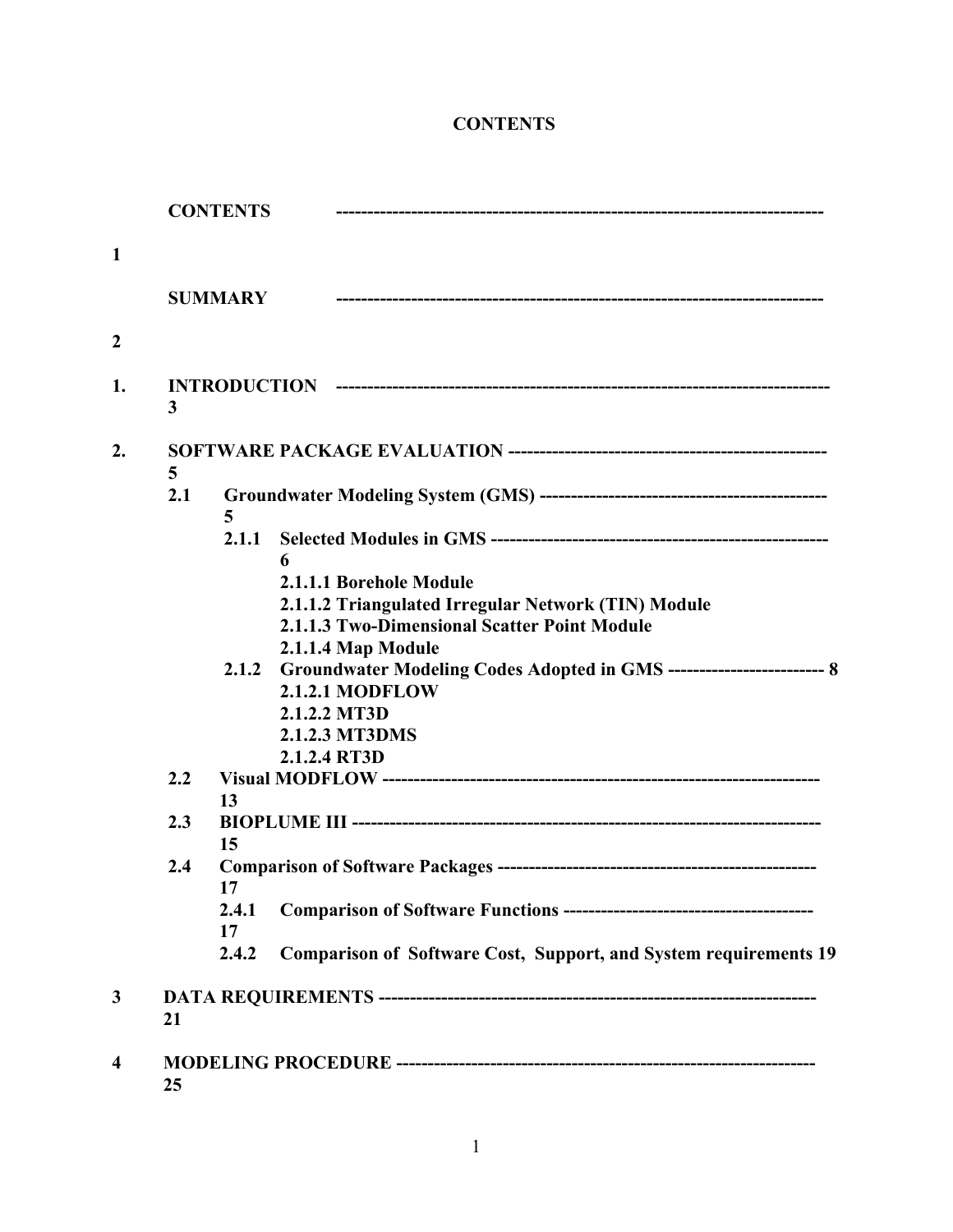|    | 27 |
|----|----|
| 29 |    |
| 32 |    |

#### **SUMMARY**

The most commonly used three-dimensional (3D) computer software packages, Groundwater Modeling System (GMS) and Visual MODFLOW, plus the two-dimensional (2D) software package, BIOPLUME III were selected to be evaluated for the purpose of the Iowa RBCA Tier 3 analysis. The 3D packages contain the well-established groundwater modeling codes, MODFLOW, MT3D, MT3DMS, and RT3D. The specific features of each of the packages are described and compared. In addition, general data requirements and modeling procedures to use these codes and packages are discussed.

A comparison of the three software packages, which is summarized in Table 1, suggests that GMS is superior to Visual MODFLOW and BIOPLUME III because (1) GMS does everything Visual MODFLOW and BIOPLUME III do and more, and (2) GMS is better documented and more users' friendly. Other factors may have to be considered when selecting a software package. The license prices and training costs for GMS and Visual MODFLOW are similar and excellent technical support are provided. The software BIOPLUME III is free but no technical support and training course are provided by the software developer. All three software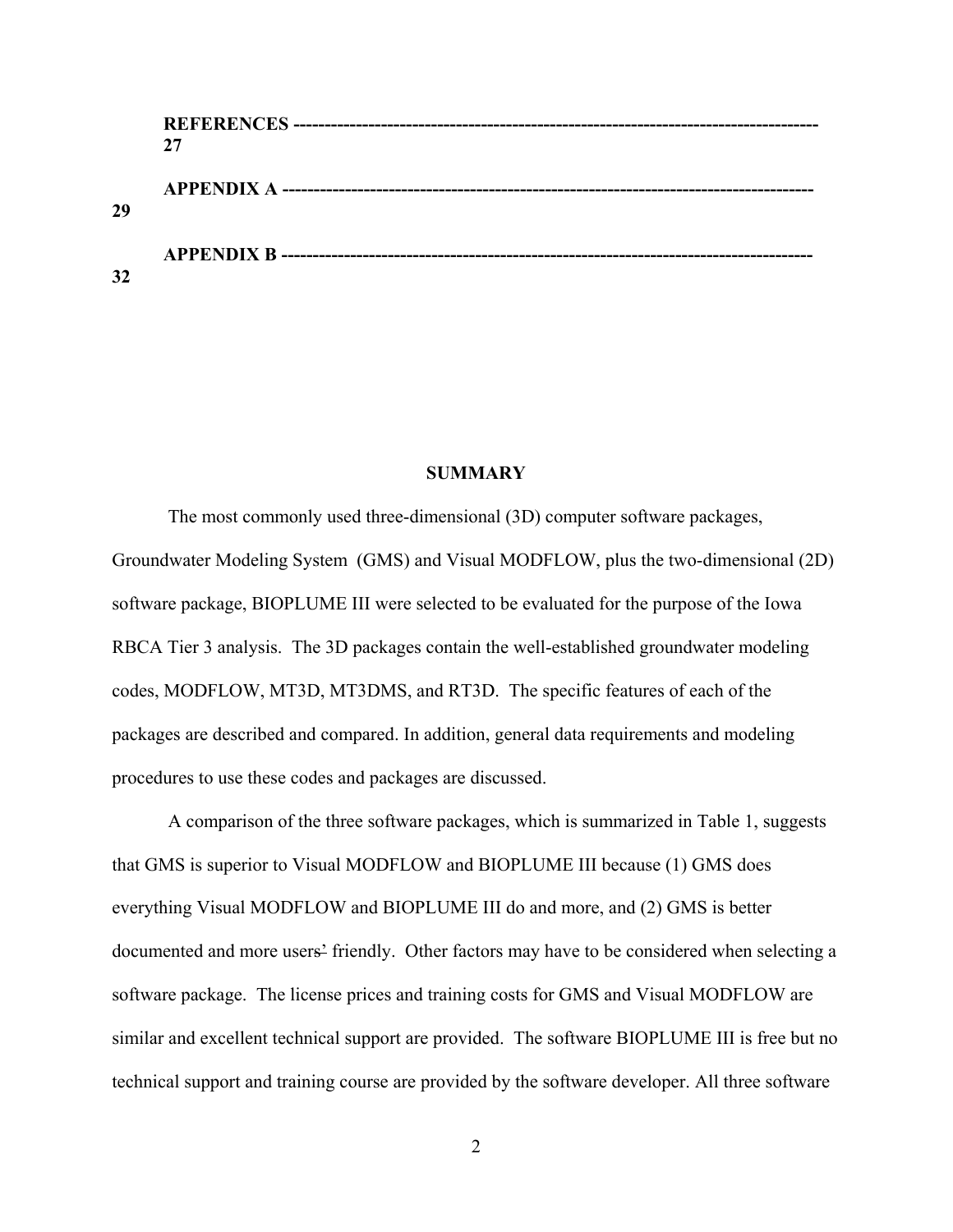can be run on a Pentium PC with 32 MB RAM and SVGA monitor but only GMS has a UNIX version which can be run on a work station.

Tier 3 modeling of the benzene plumes using GMS at three sites in Iowa: Cook Park in Sioux City, Ida Grove in Ida County, and Climbing Hill in Woodbury County, have been carried out and the results have been written and submitted in a separate report.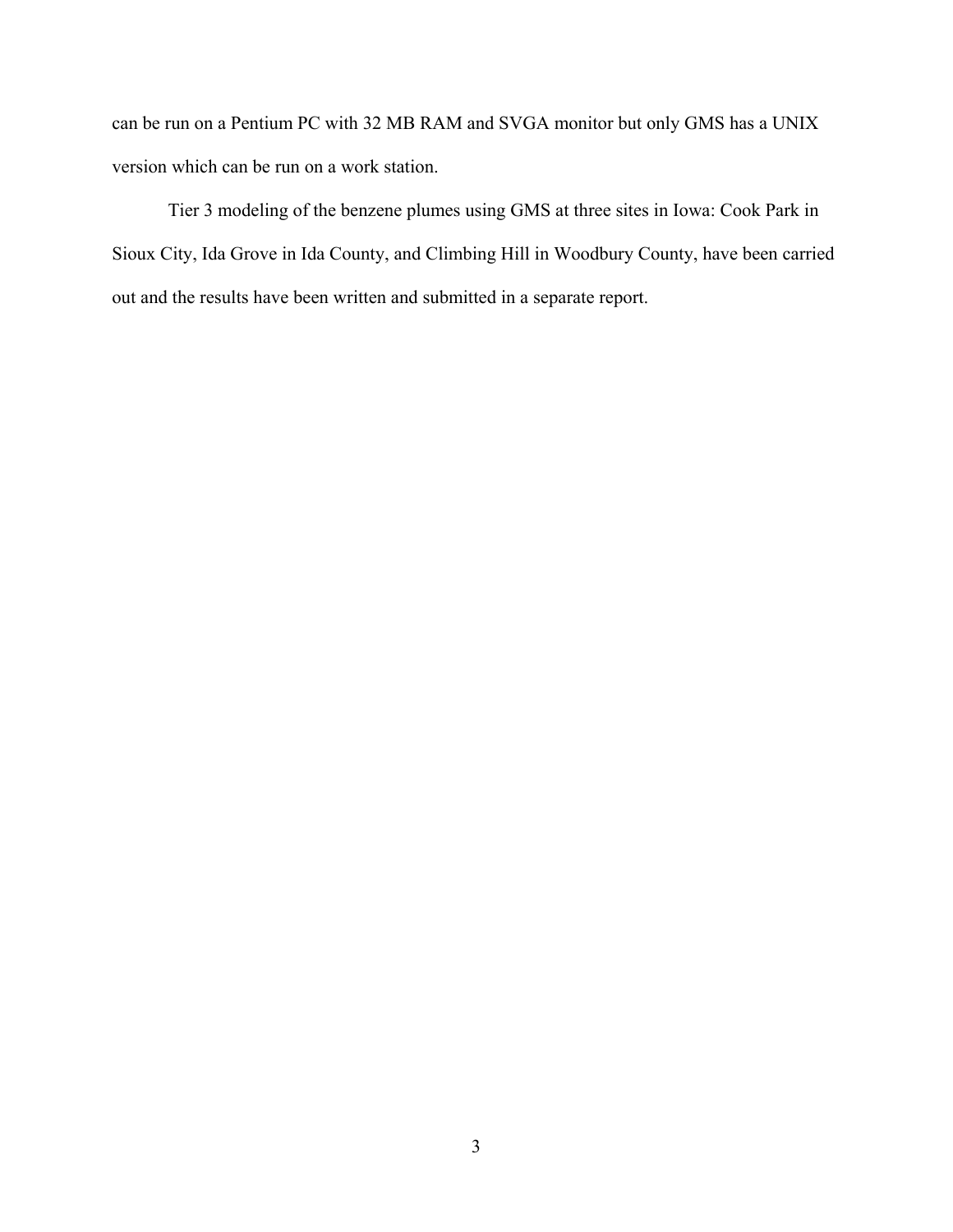#### **1. INTRODUCTION**

The three-tiered, risk-based corrective action (RBCA) method of assessment for contaminated sites became a common practice in regulatory programs across the country in the 1990s. The procedures for Tier 1 and Tier 2 assessments in the Iowa underground storage tank program are described in IDNR rules (567 Iowa Admin. Code, Chapter 135) and guidance documents. Tier 3 assessment can be carried out when modeling of a site in Tier 2, with a simple analytical solution, shows contaminant pathways to at-risk receptors exist. In some cases, a Tier 3 effort might involve merely determining a few additional facts, such as construction detail of an apparently threatened drinking water well to show the well and aquifer are not actually threatened. In other cases, Tier 3 analysis might need a greater effort, such as gathering additional site-specific data that are required to run an analytical or a numerical computer code of a fate and transport model of chemicals in soils and aquifers (e.g. MODFLOW and MT3D). The hydrogeological conditions in those cases may be complex, for example, involving a pumping well or a multi-layered aquifer. A computer software package has to be chosen in order to model the fate and transport of the contaminants from leaking underground storage tanks in those sites.

Many numerical computer codes have been developed for ground water modeling during the last thirty years. Today, the codes most commonly used by hydrogeological professionals are MODFLOW, MT3D, MT3DMS, RT3D, and BIOPLUME III. These codes provide numerical solutions to the partial differential equations (see Appendix A) describing ground water flow and the fate and transport of contaminants. Use of these codes for a modeling project involves three major steps: 1) prepare input data sets by following specific instructions provided by the code developers; 2) compile and execute the codes; and 3) plot or graph the numerical results. These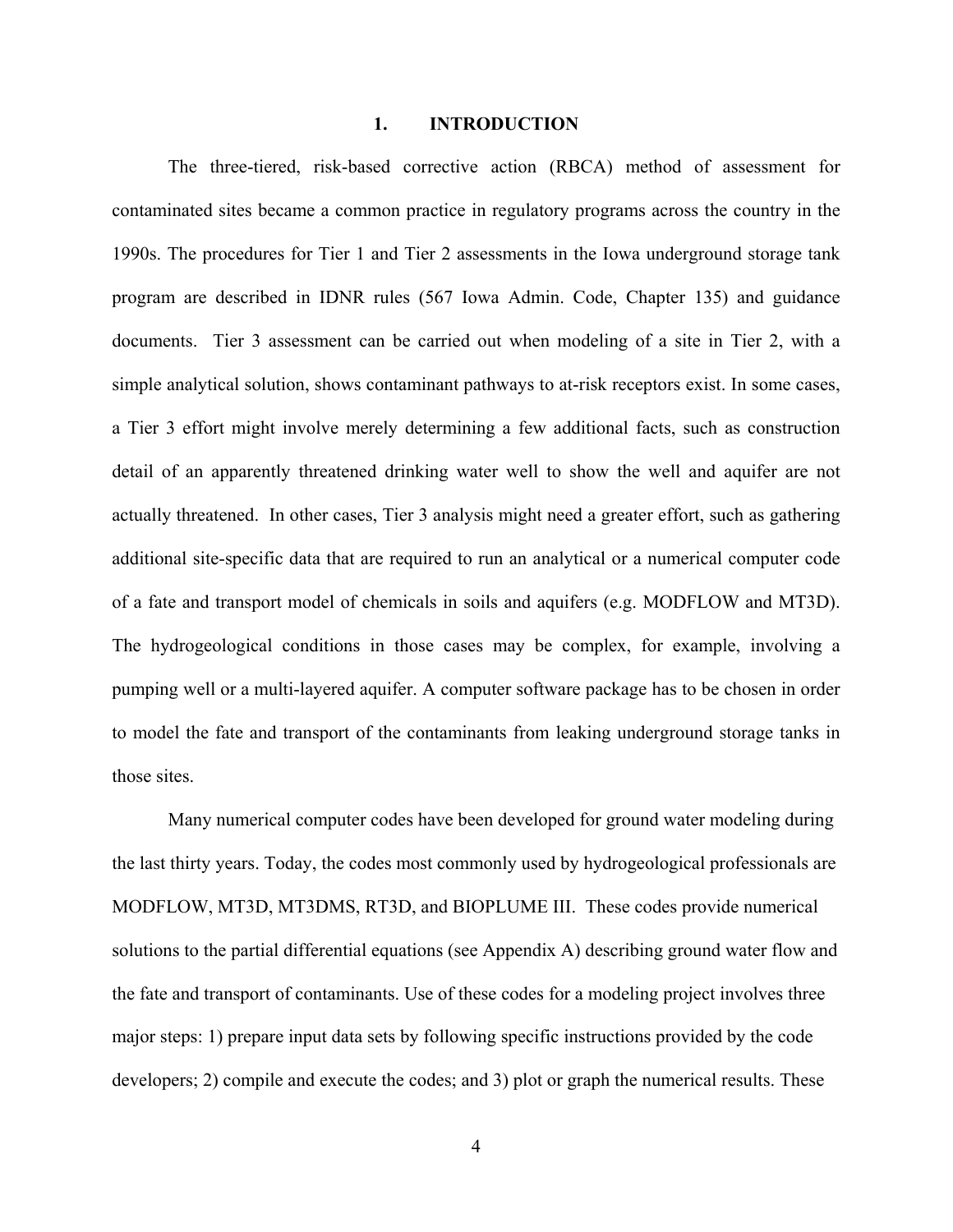are very time-consuming and tedious processes. Therefore, various software packages with graphical pre- and post-processors have been developed during the last a few years and they have been greatly improved in parallel to the improvement of personal computers and UNIXbased work stations. The pre- and post-processors can be used to generate the input data files to the computer codes automatically and to plot the results in charts and contour maps. These packages make what formerly were time-consuming and tedious tasks of data preparation and result presentation an easy job and maybe even an enjoyable experience.

Among various software packages, three are most commonly used by groundwater professionals and thus they are selected to be evaluated for the purpose of RBCA Tier 3 analysis. These three packages are Groundwater Modeling System or GMS, designed by Engineering Computer Graphics Laboratory at Brigham Young University for the Department of Defense (GMS v3.1 Reference Manual, 2000), Visual MODFLOW, developed by Waterloo Hydrogeologic Software (Guiguer and Fanz, 1999), and BIOPLUME III written by Rifai et al (1997). They are evaluated in this report in terms of their ability and usefulness in addressing Tier 3 fate and transport modeling issues. Data requirements and the general procedures for using these software packages to model the fate and transport of contaminants are also described; and start-up costs, training requirements, and time involved in model preparations are compared.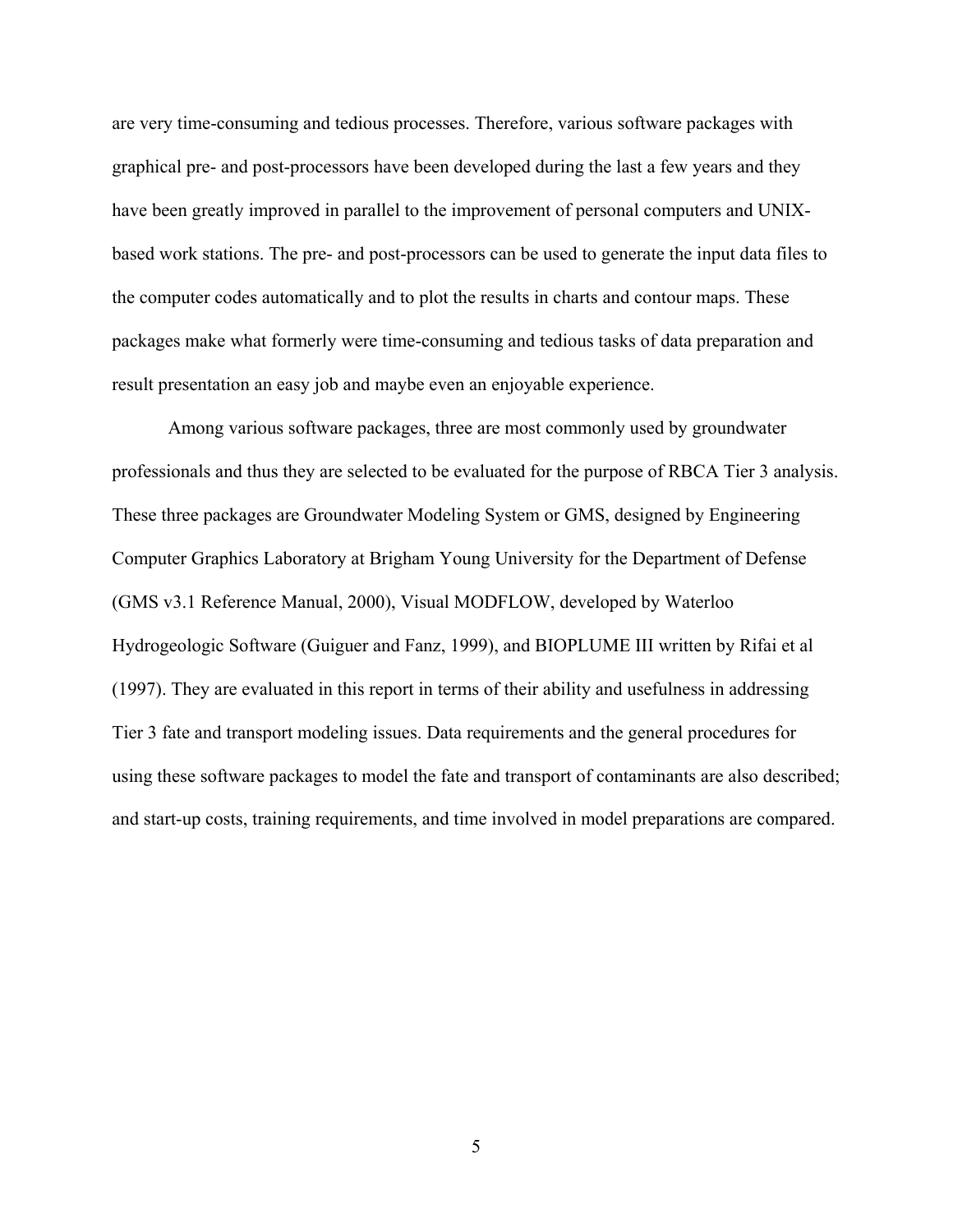#### **2. SOFTWARE PACKAGE EVALUATION**

In this section the three software packages are reviewed first and then the major differences among them are discussed.

#### **2.1 Groundwater Modeling System (GMS)**

GMS software package is designed by Engineering Computer Graphics Laboratory of Brigham Young University, under the direction of the U.S. Army Corps of Engineers and involves support from the Department of Defense, the Department of Energy, and the Environmental Protection Agency. GMS is the most sophisticated and comprehensive groundwater modeling environment available today. It has been used in modeling hundreds of contaminated federal sites and at a large and rapidly-growing number of private and international sites. The availability of a UNIX version of GMS for dedicated work station use is important when a large-scale simulation is needed and computer speed is a significant concern.

GMS provides tools for every phase of a groundwater simulation including site characterization, pre-processing, model development, post-processing, calibration, and visualization. It supports graphical construction of stratigraphy with borehole data, and it is the only system that supports geostatistical analysis, and both finite-element and finite-difference modeling in 2D and 3D. Currently-supported codes include MODFLOW, MODPATH, MT3DMS, RT3D, FEMWATER, SEAM3D, SEEP2D, and UTCHEM. Due to the modular nature of GMS, a custom version of GMS with desired models and model interfaces can be configured, so purchase of the entire software package is not necessary. As needs change or as new model become available, other models can be added. This flexibility translates to economy as one need purchase only the modules necessary for the project at hand.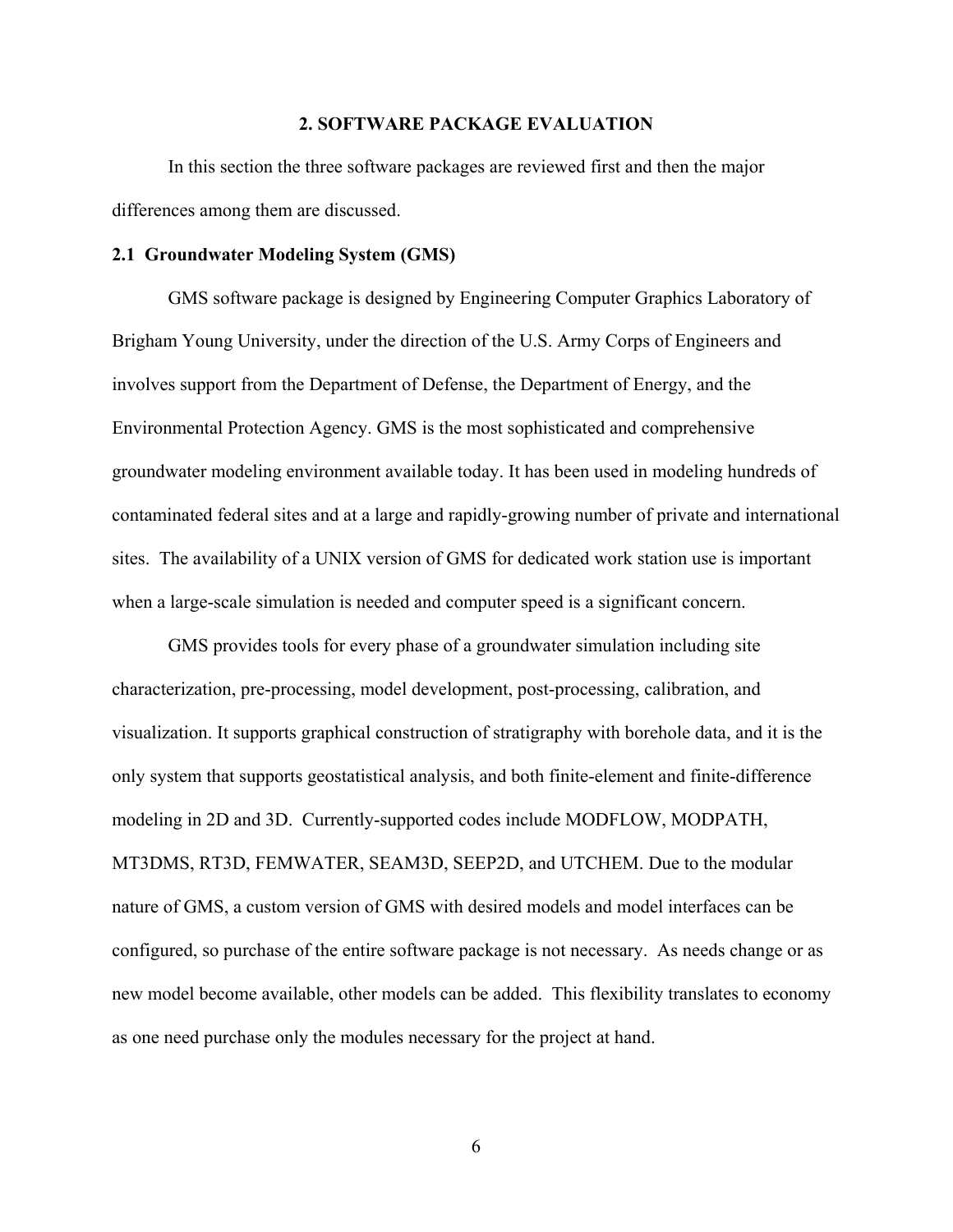GMS has been specifically designed to minimize the complexities of modeling and maximize the productivity of the user. Input data files to the modeling code can be automatically created in GMS during the process of building a conceptual model. The GMS program is a graphical user interface capable of realistic 3-D representations. Computer generated graphics can be superimposed over an imported image, such as a scanned-in topographic map or GIS plot to aid in presentation. It allows the user to create a conceptual model of subsurface conditions that can then be used to export aquifer parameters into other groundwater flow and contaminant transport models. GMS contains ten separate modules. These ten modules are: Borehole Module, TIN Module, 2-D Scatter Point module, Map Module, Solid Module, 2-D Mesh Module, 2-D Grid Module, 3-D Mesh module, 3-D Grid Module, and 3-D Scatter Point Module. Each module involves a basic data type supported by GMS. Switching from one module to another can be done instantaneously to facilitate the simultaneous use of several data types when necessary. We review only the four modules (Borehole, TIN, 2-D Scatter Point, and Map Module) that are most commonly used in a groundwater modeling project. For other modules the reader is referred to the GMS v3.1 Reference Manual, 2000.

#### **2.1.1 Selected Modules in GMS**

#### **2.1.1.1 Borehole Module**

The Borehole Module is used to manage borehole or well log data. Borehole data can be imported from a text file or entered directly into GMS using the Borehole Editor. The borehole file is comprised of a list of wells. Each geologic layer is assigned a name and color either by importing a material identification file or by utilizing the Borehole Editor. Once the borehole file is imported into GMS, the boreholes can be displayed as 3-D cylinders. The cylinders are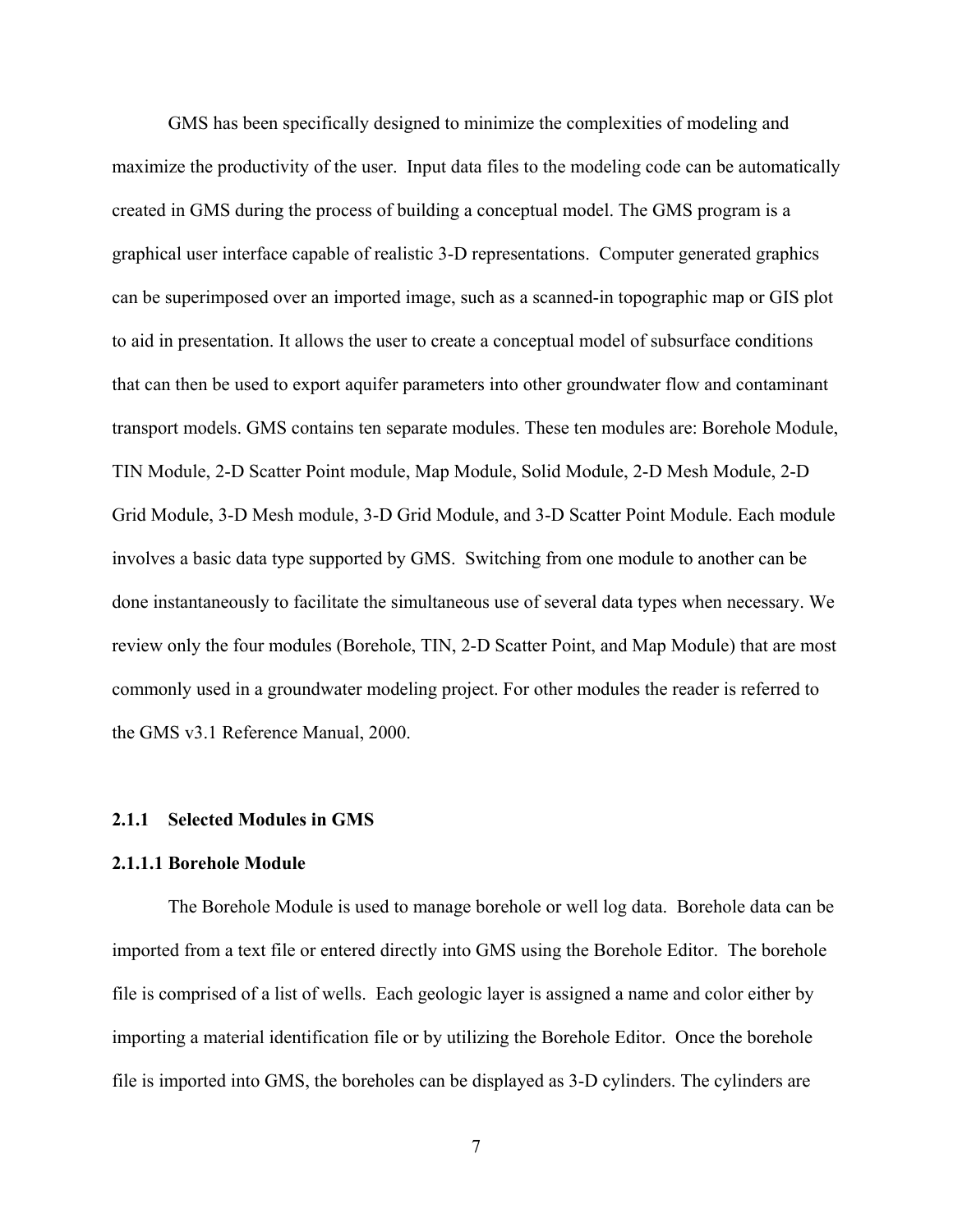divided into colored segments, which correspond to the different geologic strata penetrated by the borehole. Segments are separated from each other by contacts. Contacts can be selected interactively to generate a triangulated irregular network (TIN) and contour maps. The solid module can be employed in conjunction with the borehole module to create 3-D block modes with geological data displayed on vertical sections.

#### **2.1.1.2 Triangulated Irregular Network (TIN) Module**

The TIN Module is used for surface modeling, such as the generation of stratigraphic contour maps. TINs are constructed from selected borehole contacts, using the Contacts TIN command. Each of the selected contacts is represented by an individual vertex in the TIN Module. TINs are formed by connecting the set of vertices with edges to form a network of triangles. The triangulation is performed automatically using the Delaunay criterion, which assures that the triangles are as equiangular as possible. The surface is assumed to vary linearly across each triangle. The display of vertices and triangles can be toggled off in favor of elevations displayed as contours or as colored gradations. TINs can be displayed in 2-D or 3-D.

#### **2.1.1.3 Two-Dimensional Scatter Point Module**

The 2-D scatter Point Module is used to interpolate from groups of 2-D scattered data to any of the data types, such as an active TIN. Once the TIN is imported into the 2-D Scatter Point Module, an interpolation scheme must be chosen. GMS supports a variety of interpolation methods including: linear, Clough-Tocher, inverse distance weighted, natural neighbor, and kriging. Of all the various interpolation methods, kriging invariably yielded the most representative contour maps.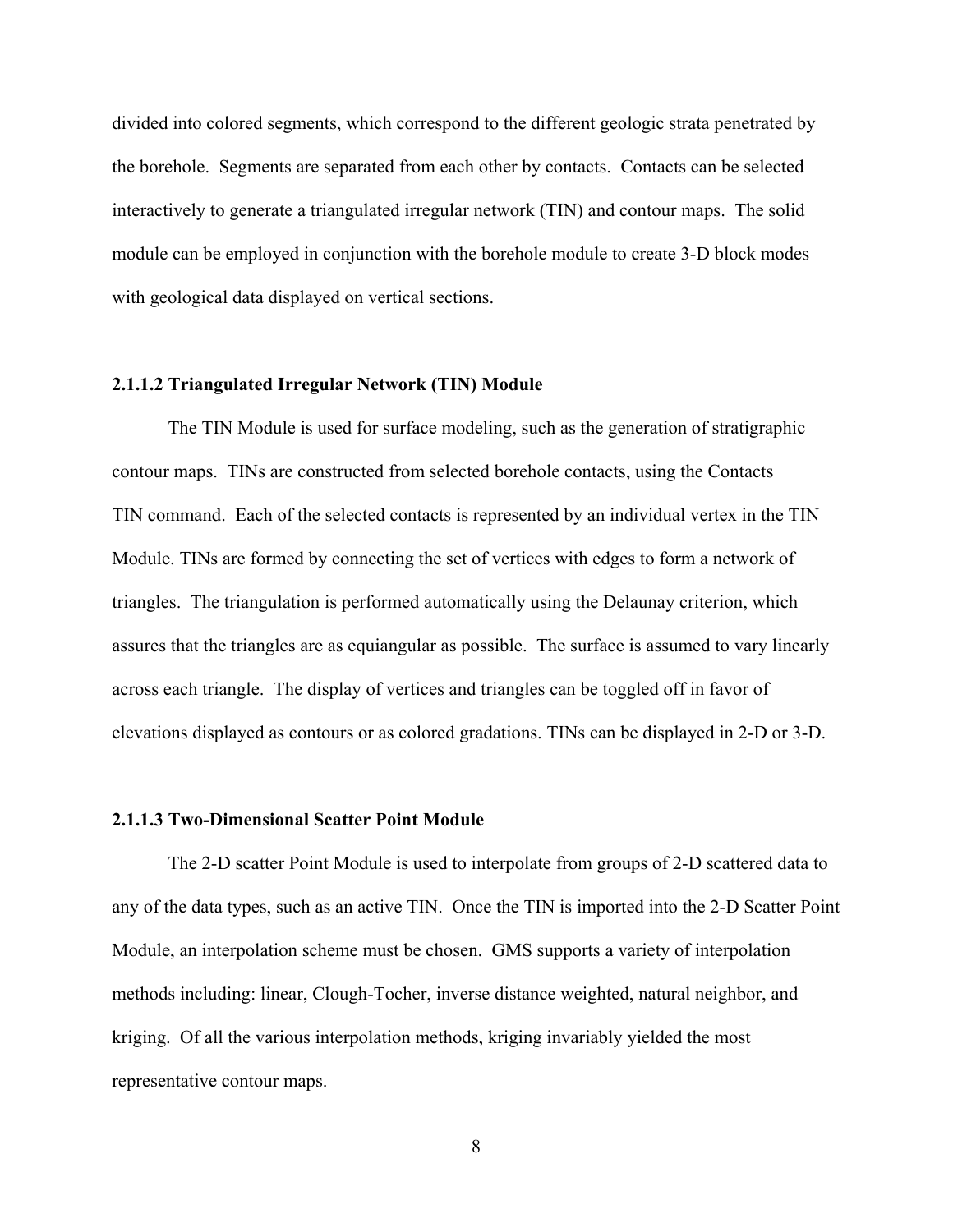#### **2.1.1.4 Map Module**

Scanned images, such as TIFF files of topographic maps, can be imported into GMS using the Map Module. Scanned images can be used as background maps to aid in presentation of TINs. The Map Module also contains drawing and text tools. A background map can be created by tracing over the scanned image and highlighting major features of the study area, including major roads, rivers and towns, etc. The drawing tools can also be used to trace contours of one geologic layer to aid in the editing of another layer either above or below it.

### **2.1.2 GROUNDWATER MODLING CODES ADOPTED IN GMS**

GMS adopted the most widely used groundwater modeling codes, e.g., MODFLOW, MT3D, MT3DMS, and RT3D. These codes are described in the following subsections. They also form the basis of Visual MODFLOW, which will be discussed later.

#### **2.1.2.1 MODFLOW**

MODFLOW is the most commonly used computer code for groundwater flow modeling. It is a modular, three-dimensional, block-centered finite-difference flow code developed by the U.S. Geological Survey (McDonald and Harbaugh, 1988) to simulate fluid flow in saturated geological materials. MODFLOW was designed such that the user can select a series of modules to be used during a given simulation. Each module deals with a specific feature of the hydrologic system (e.g., wells, recharge, and rivers). MODFLOW is employed by the GMS and Visual MODFLOW packages to create the groundwater flow regime in which the contaminant transport model subsequently operates.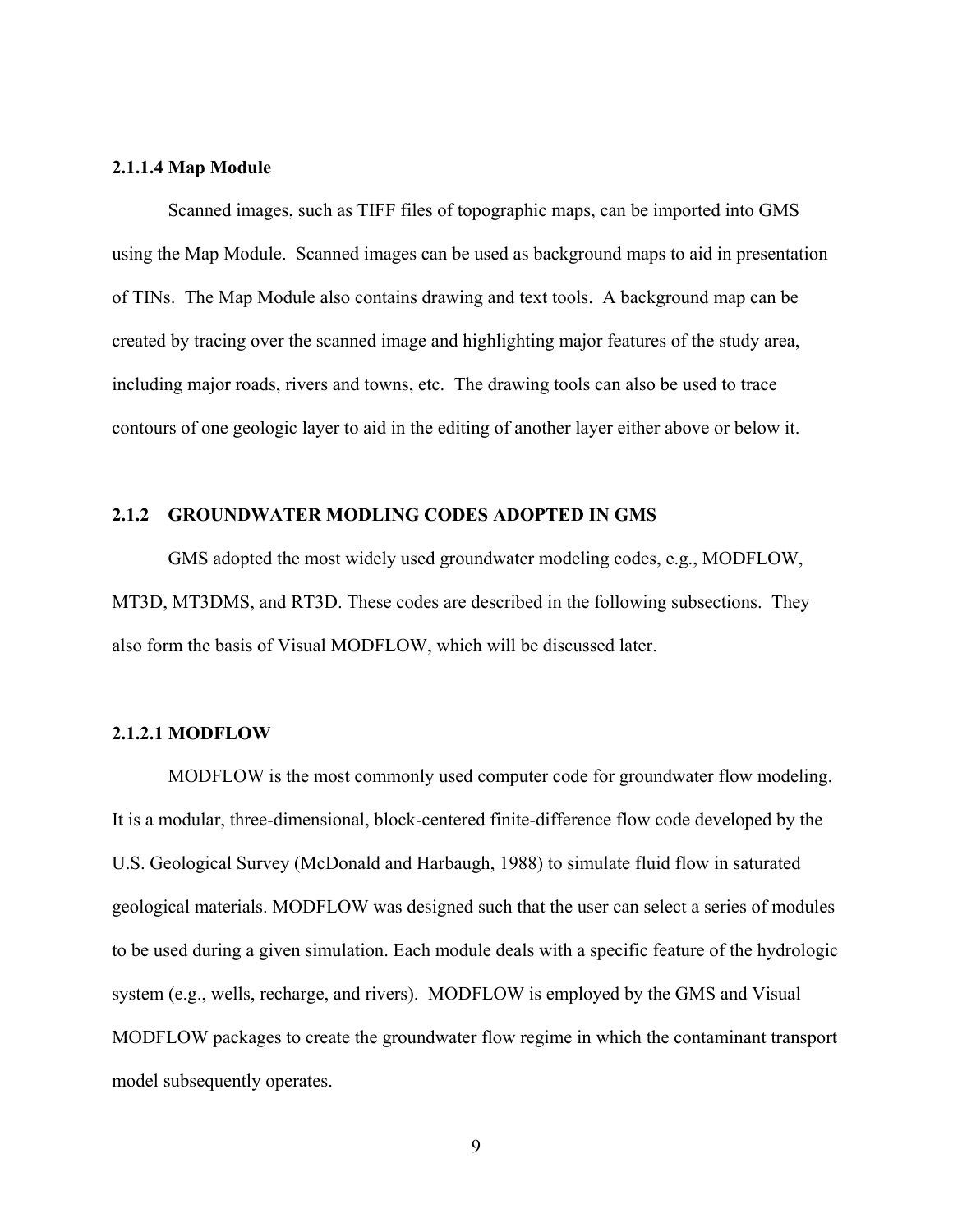MODFLOW can be used to simulate fully 3-D systems and quasi three-dimensional systems, in which the flow in aquifers is horizontal and flow through confining beds is vertical. The code can also be used for a two-dimensional mode for simulating flow in a single layer, or two-dimensional flow in a vertical cross section. An aquifer can be confined, unconfined or a mixed confined/unconfined. Flow from external stresses, such as flow to wells, area recharge, evapo-transpiration, flow to drains, and flow through riverbeds, can also be simulated. This code has been validated with many real case applications.

#### **2.1.2.2 MT3D**

MT3D code (Zheng, 1990) is widely used for simulating transport of one contaminant species at a time (e.g. benzene) in groundwater. It is a modular, three-dimensional transport code for simulation of advection, dispersion, and chemical reactions of contaminants in groundwater systems. Its solute transport simulation is based on the flow field generated with MODFLOW. MT3D can simulate radioactive decay or biodegradation, and linear and nonlinear sorption processes of Freundlich or Langmuir isotherms.

MT3D includes five files that control various aspects of groundwater contaminant transport (basic, advection, dispersion, source/sink, and reaction). The basic package contains basic information for the model, including grid size and timing information; it is required for all model runs. The advection file controls the mathematical solution scheme to be used to represent contaminant movement in ground water. MT3D contains four different solution methods: 1) Method of Characteristics (MOC); 2) Modified Method of Characteristics (MMOC), a particle tracking method that combines 'backward' particle tracking with an interpolation scheme to reduce the computational burden of a simulation, but does not handle sharp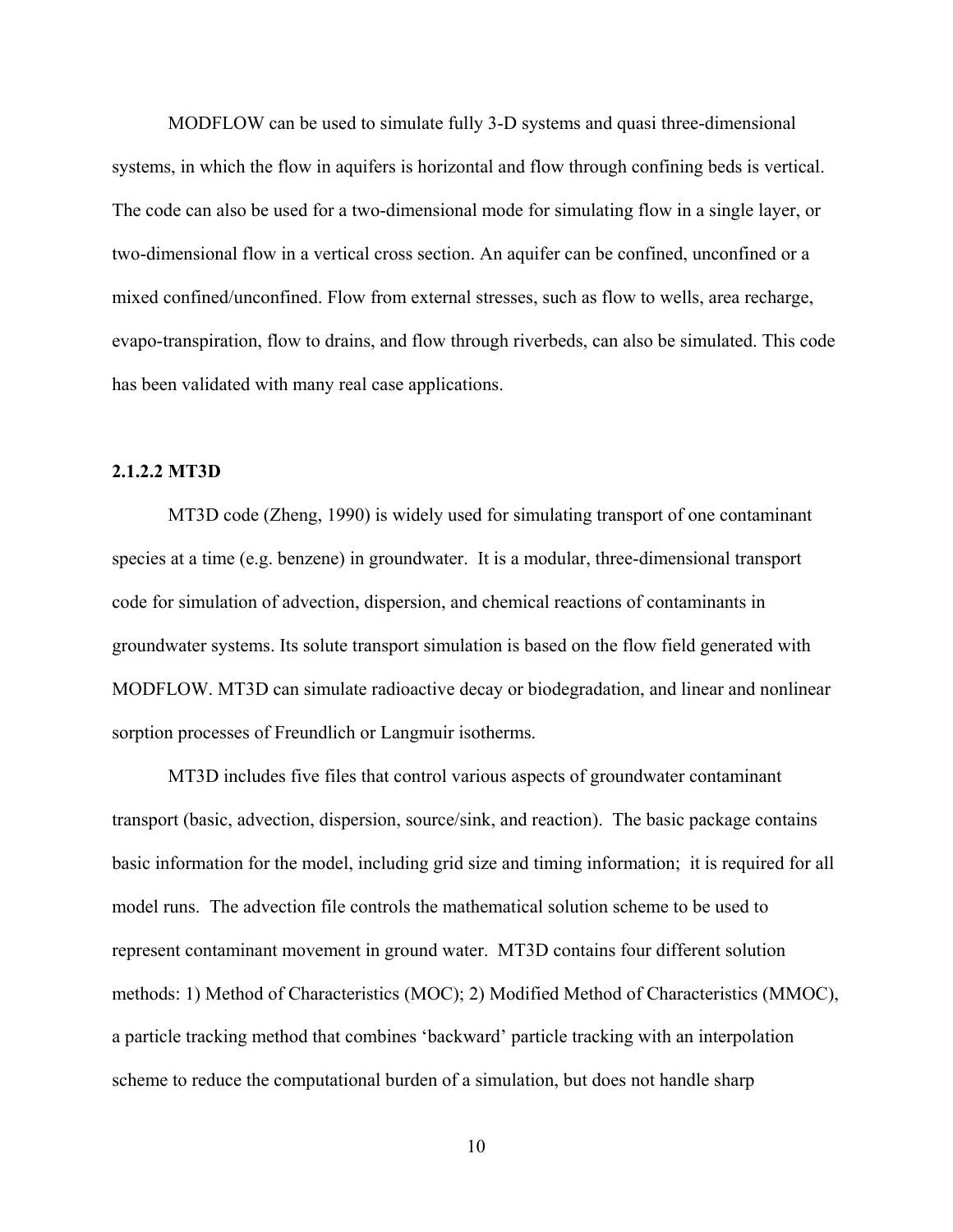contamination fronts very well; 3) Hybrid Method of Characteristics (HMOC), which combines the standard MOC and the MMOC methods, alternating back and forth depending on the presence of sharp concentration fronts; and 4) Upstream Finite Difference, a method not based on particle tracking, but similar to the forward-difference scheme. The dispersion file controls the amount of dispersion introduced by the model at each step in a simulation. The source/sink mixing file controls sources and sinks of concentration due to wells, drains, recharge, rivers/streams, general head boundaries, and evapo-transpiration. MT3D requires only the concentration information for these processes, as the flow characteristics of the sources/sinks are contained in the 'head and flow file' previously created by MODFLOW. The source/sinks, however, must correspond to sources and sinks entered into the MODFLOW model. Finally, the reaction file controls sorption of contaminants by the selected isotherm, and first-order radioactive decay or biodegradation.

#### **2.1.2.3 MT3DMS**

MT3DMS code (Zheng and Wang, 1998) is an expanded version of MT3D that can simulate transport of multiple contaminant species at one time. Additional enhancements over MT3D include a new advection solver method called the total variation diminishing scheme (TVD). This solver allows the user to select from three different mathematical methods, depending on the requirements of the system being modeled. Other enhancements are an implicit generalized conjugate gradient solution method, a non-equilibrium sorption option that allows more accurate retardation modeling if certain parameters are known, and the multiplespecies structure that will accommodate add-on reaction packages, such as those in RT3D.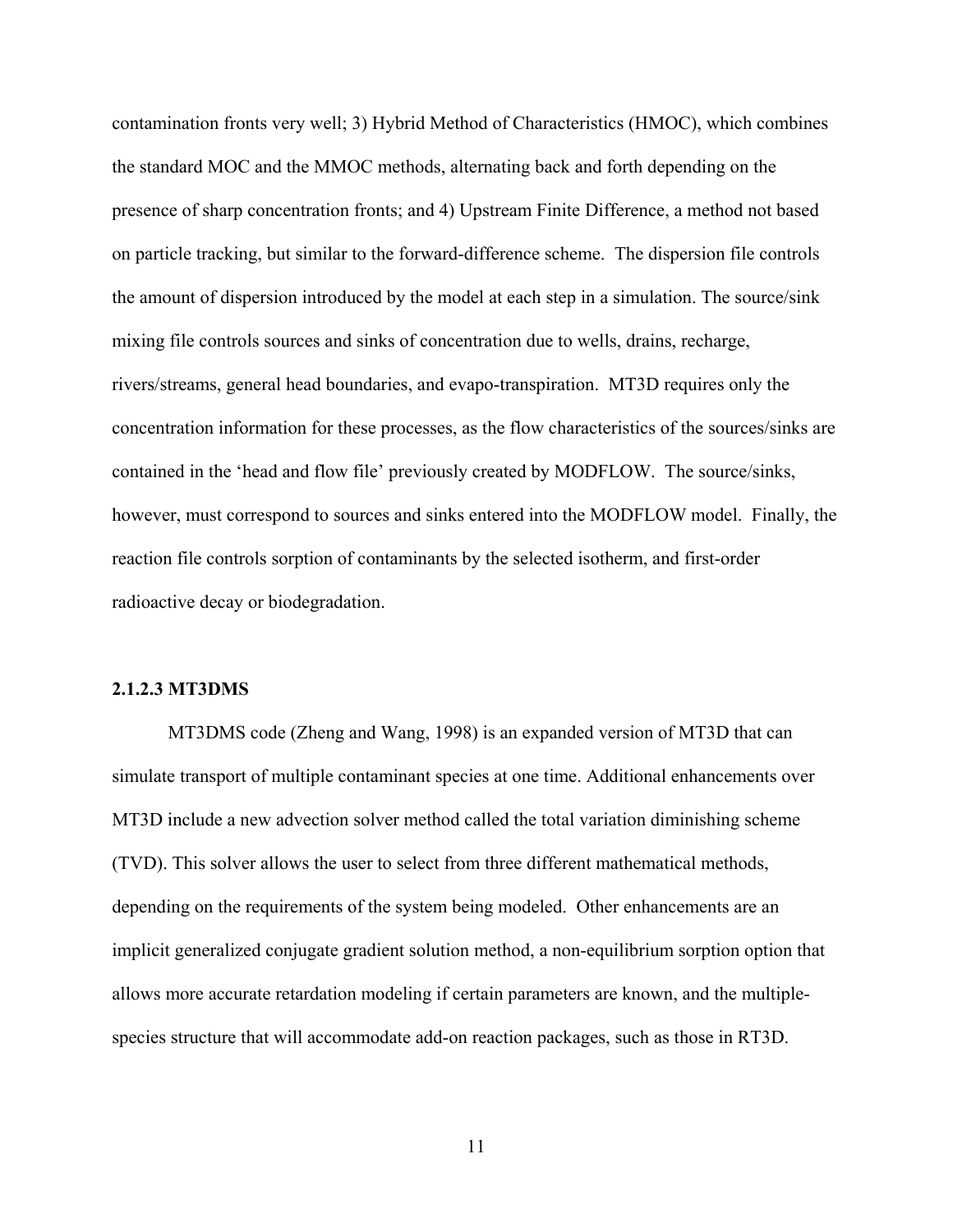#### **2.1.2.4 RT3D**

RT3D (Clement et al., 1998) is a FORTRAN 90-based code for simulating multi-species, reactive transport in ground water. RT3D involves a much more detailed modeling of reactive contaminant transport than MT3DMS does. This code is based on the 1997 version of MT3D (DOD Version 1.5), but has extended capabilities of MT3D with the addition of several reaction packages. The code requires the MODFLOW ground water flow code for computing ground water head distributions. It is the first and most widely known of the multi-species models which use the numerical schemes developed in MT3D. RT3D can accommodate multiple sorbed and aqueous phase species with any one of seven pre-defined reaction frameworks, or any other novel framework that the user may define. This allows, for example, natural attenuation processes or an active remediation system to be evaluated, and simulations to be made to consider contaminants such as heavy metals, explosives, petroleum hydrocarbons, and/or chlorinated solvents. RT3D has preprogrammed reaction packages that include: 1) Aerobic decay of BTEX; 2) Degradation of BTEX using multiple electron acceptors; 3) Kinetically limited hydrocarbon biodegradation using multiple electron acceptors; 4) Rate-limited sorption reactions; 5) Double Monod method for biodegradation; 6) Sequential decay reactions (e.g. PCE  $\rightarrow$  TCE  $\rightarrow$  DCE  $\rightarrow$  VC  $\rightarrow$  Ethene) and 7) An aerobic/anaerobic model for PCE/TCE degradation.

Table 1 lists main features of MODFLOW, MT3D, MT3DMS, and RT3D along with BIOPLUME III. The latter model will be described in Section 2.3.

In general, GMS is a very user-friendly software package with strong technical support. It is well documented and has been upgraded numerous times to offer better user interface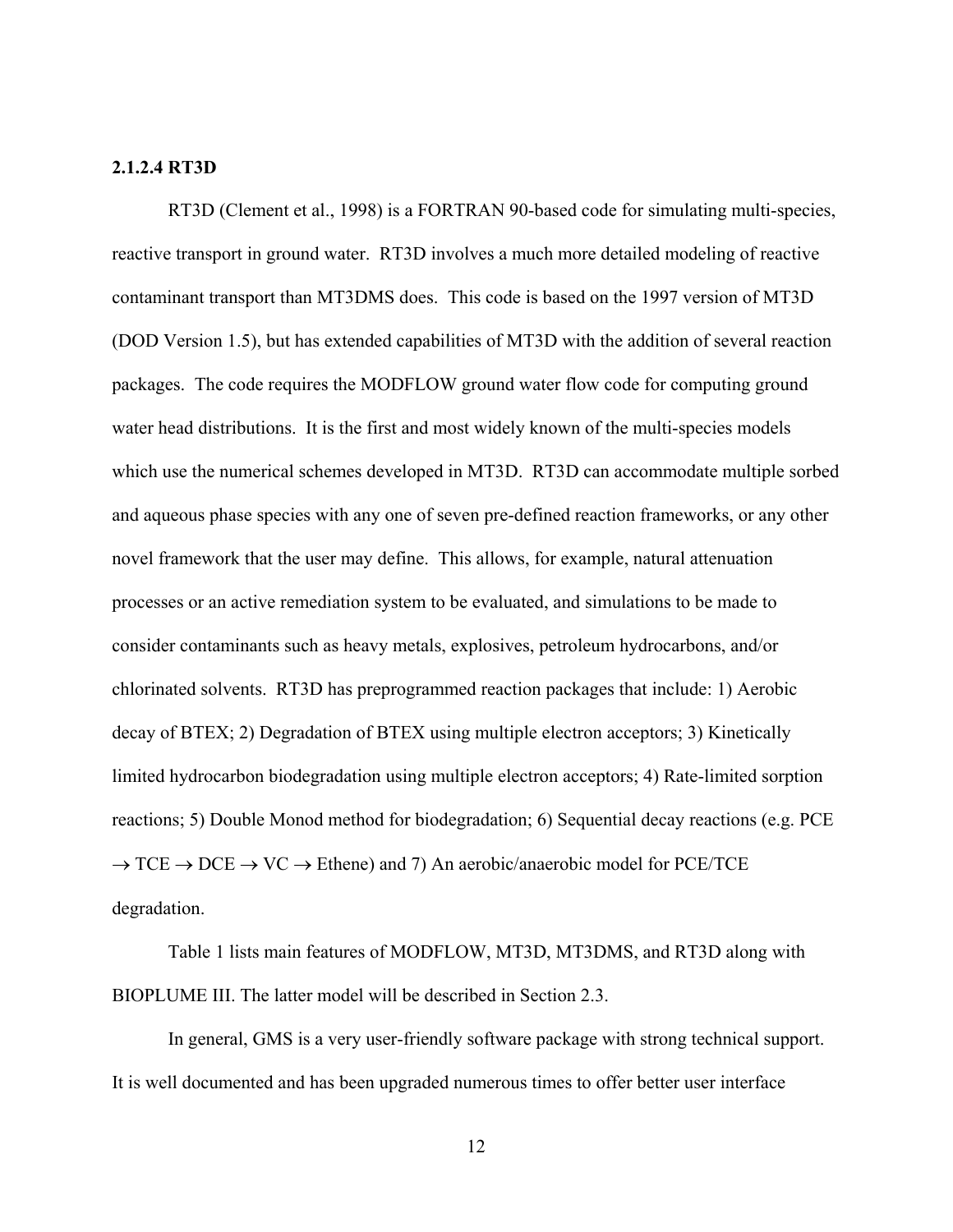features and newly developed modules. The current version of GMS is 3.1. An overview of this

software

# **Table 1 – Selected Ground Water Flow and Contaminant Transport Codes**

| <b>Name</b>     | Description                                                                                                     | <b>Processes simulated</b>                 | Author(s)                   |
|-----------------|-----------------------------------------------------------------------------------------------------------------|--------------------------------------------|-----------------------------|
| <b>MODFLOW</b>  | A modular three-dimensional finite-                                                                             | Darcian Flow,                              | M.G. McDonald               |
| 1988            | difference groundwater model for simulation Drain, River, Well,                                                 |                                            | W.A. Harbaugh               |
|                 | of steady-state or transient flow in isotropic                                                                  | Evapotranspiration                         |                             |
|                 | or anisotropic and heterogeneous aquifer                                                                        | Recharge                                   |                             |
|                 | systems under various stresses.                                                                                 |                                            |                             |
| MT3D            | A modular three-dimensional transport                                                                           | Advection, Dispersion,                     | Z. Zheng                    |
| 1990            | model for simulation of dissolved                                                                               | Equilibrium linear and nonlinear sorption, |                             |
|                 | constituents in groundwater. It uses the flow                                                                   | First-order decay                          |                             |
|                 | field generated by MODFLOW to simulate                                                                          |                                            |                             |
|                 | transport of one contaminant species at a                                                                       |                                            |                             |
|                 | time.                                                                                                           |                                            |                             |
| MT3DMS          | A multiple-species version of MT3D with a                                                                       | Advection, Dispersion,                     | Z. Zheng,                   |
| 1998            | new advection solver method, called the                                                                         | Equilibrium linear and nonlinear sorption, | P.P.Wang                    |
|                 | total variation diminishing scheme (TVD), a                                                                     | Non-equilibrium sorption,                  |                             |
|                 | new implicit generalized conjugate gradient                                                                     | First-order decay                          |                             |
|                 | solution method, and non-equilibrium                                                                            |                                            |                             |
|                 | sorption.                                                                                                       |                                            |                             |
| RT3D 1998       | A modular three-dimensional reactive                                                                            | Advection, Dispersion,                     | T.P. Clement                |
|                 | transport model. It has the finite difference                                                                   | Equilibrium linear and nonlinear sorption, | Y.Sun<br><b>B.S. Hooker</b> |
|                 | and TVD solver in addition to the method of Non-equilibrium sorption,<br>characteristics. It uses the numerical | First-order decay                          | J.N. Petersen               |
|                 | technique of MT3D for multiple species and                                                                      | Instantaneous aerobic decay of BTEX        |                             |
|                 | contains several pre-defined reaction                                                                           | Instantaneous dagradation of BTEX          |                             |
|                 | schemes, including the two types reactions                                                                      | Kinetic-limited degradation of BTEX        |                             |
|                 | simulated by BIOPLUME III. User-defined                                                                         | Rate-limited sorption reactions            |                             |
|                 | reaction schemes can also be used.                                                                              | Double Monod model                         |                             |
|                 |                                                                                                                 | Sequential decay reactions                 |                             |
|                 |                                                                                                                 | Aerobic/anaerobic model for PCE/TCE        |                             |
|                 |                                                                                                                 | degradation                                |                             |
| <b>BIOPLUME</b> | A two-dimensional finite difference model.                                                                      | Advection, Dispersion,                     | H.S. Rifai                  |
| III 1998        | It has only one solver: the method of                                                                           | Equilibrium linear and nonlinear sorption, | C.J. Newell                 |
|                 | characteristics and can simulate two types of                                                                   | Non-equilibrium sorption,                  | J.R. Gonzales               |
|                 | multi-species reactions: oxygen-hydrocarbon First-order decay                                                   |                                            | S. Dendrou                  |
|                 | instantaneous reactions and sequential                                                                          | Instantaneou reactions of BTEX             | <b>B.</b> Dendrou           |
|                 | electron donor-acceptor reactions. It can                                                                       | Monod kinetic model of BTEX                | L. Kennedy                  |
|                 | also simulate reactant-limited                                                                                  |                                            | J.T. Wilson                 |
|                 | biodegradation.                                                                                                 |                                            |                             |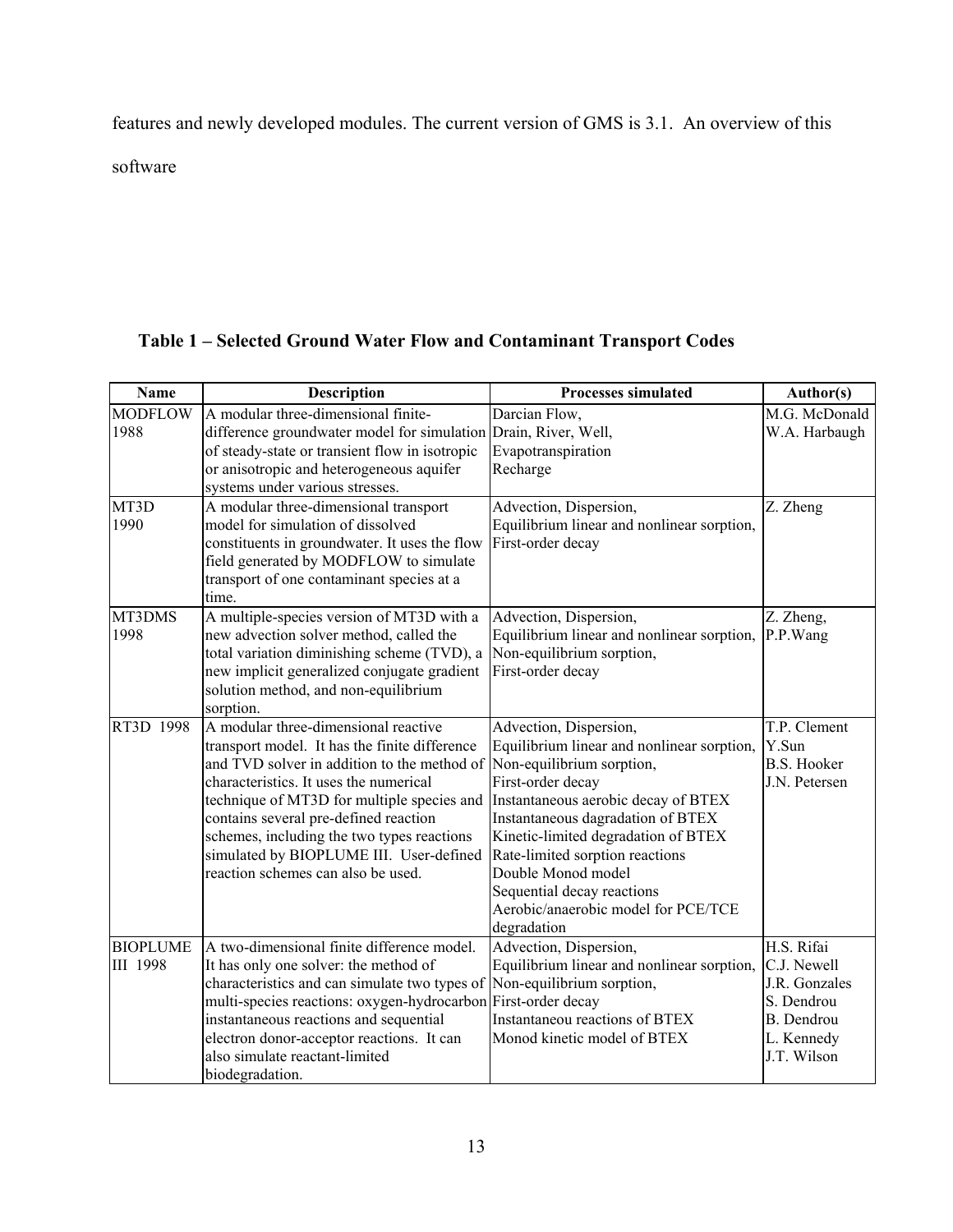is presented in Appendix B. A demonstration version of GMS 3.1 can be downloaded from the web-site of the Environmental Simulations Inc. (www.ems-i.com).

The package allows a user to build multi-layer models, with each layer having different hydrogeologic properties (e.g., hydraulic conductivity and porosity). Areal heterogeneities may also be simulated by defining intra-layer zones (polygons) having different properties. This could be used, for example, to model the lateral pinch-out of a sand aquifer between shale beds. The new version of GMS supports automatic calibration and parameter estimation using PEST or UCODE. These important additions enable one to calibrate a model much more efficiently, alleviates much of the tedium of the trial-and-error calibration technique, and is therefore less labor intensive, less frustrating, and less subjective.

Geostatistical analysis in GMS can be conducted using kriging schemes. This tool can be used to obtain the best estimates for parameters at a given point based on limited coverage of observed values in the vicinity. The calibration feature in GMS can be used in either the steadystate or transient mode of the flow model. Calibration is achieved by trial-and-error runs with incrementally varied parameters until observed field data is reasonably reproduced.

#### **2.2 Visual MODFLOW**

Visual MODFLOW is another popularly used software package for 3-D groundwater flow and contaminant transport modeling. It was developed by Waterloo Hydrogeologic Software. In many aspects Visual MODFLOW is similar to GMS. They both use the computer code MODFLOW to model groundwater flow, and they use MT3D, MT3DMS, and RT3D codes for simulating fate and transport of contaminants (see section 2.1.2, above, for more details). Visual MODFLOW has also been specifically designed with pre- and post-processing codes to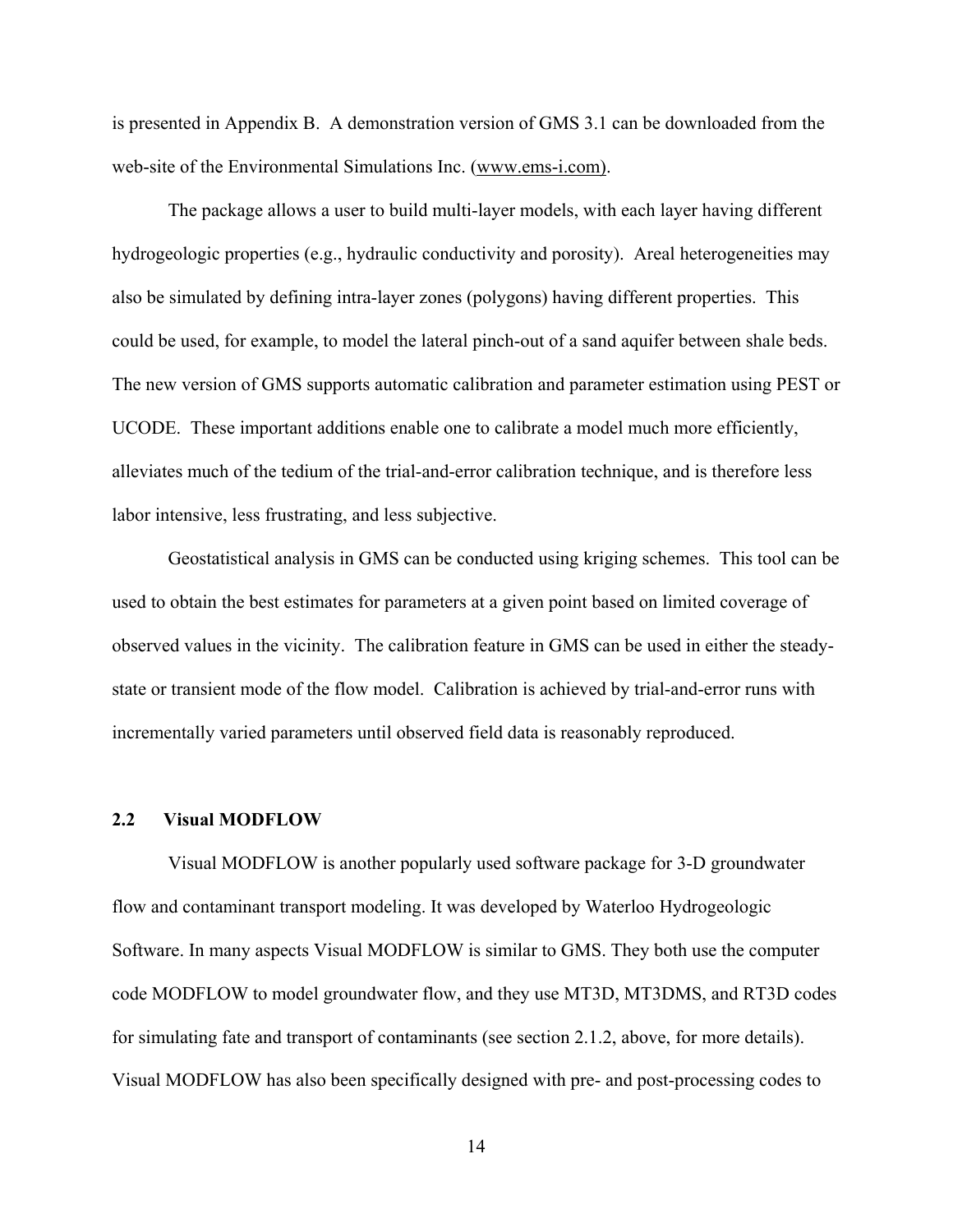minimize the complexities of modeling and maximize the productivity of the user. Input data files to MODFLOW can be automatically created with Visual MODFLOW during the process of building a model. However, Visual MODFLOW is not available in a UNIX version.

Similar to GMS, Visual MODFLOW modeling environment allows the user to assign all of the necessary flow and transport parameters interactively, to run the flow and transport simulation, calibrate the model, and to visualize and print results in plan view and full-screen cross-section. Heterogeneous layered sequences and heterogeneities within layers can be readily simulated. Visual MODFLOW also support automatic calibration and parameter estimation using WinPEST, the only true Windows version of PEST (Parameter EStimation Technology). The Visual MODFLOW interface contains a logical menu structure that guides a user through the steps required to build, calibrate and evaluate a groundwater flow and contaminant transport model. A demo version of Visual MODFLOW can be downloaded from the web-site of the Scientific Software Group (www.scisoftware.com).

The VisualMODFLOW Pro package includes a graphical display module known as 3D-EXPLORER. This latter product enables the user to show AutoCAD files (.dxf) and bitmaps (.bmp) of a project, plus borehole data, surface topography and geologic cross-sections. Modules for seepage analysis (SEEP) and vadose zone modeling (FEMWATER) are not currently available in Visual MODFLOW, but can be purchased separately from Waterloo Hydrogeologic, Inc. The software developer also has a separate package called FRAC3DVS that can simulate groundwater flow and contaminant transport in a fractured aquifer. These products may be viewed at www.flowpath.com.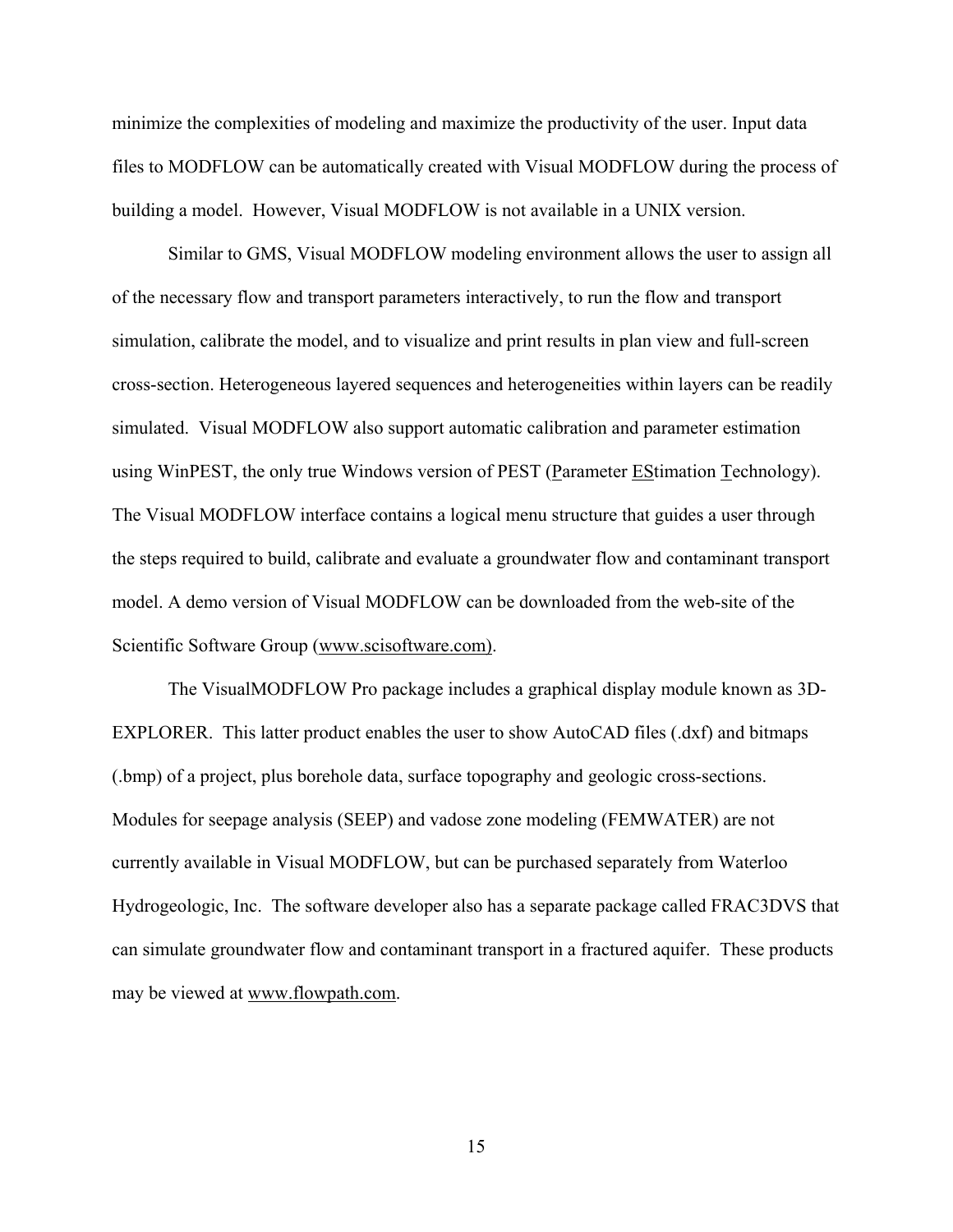#### **2.3 BIOPLUME III**

The BIOPLUME III software package was written by Rifai et al.(1997) as a collaborative effort between the U.S. EPA and the U.S. Air Force. EPA staff contributed conceptual guidance in the development of the model and field data collection. BIOPLUME III is a window-based program and can not be run on a UNIX machine. It is written to model in one layer the intrinsic remediation of organic contaminants due to the natural processes of advection, dispersion, sorption, and ion exchange. Intrinsic remediation studies are data intensive and must include extensive field studies for model verification. To help the environmental professional with the management, visualization, and decision-making tasks involved, the EIS Graphical User Interface Platform is included in the software. EIS is the latest integrated software platform under Windows 95 in which to register, sort, and evaluate the site-specific data of the physical processes influencing the ground water migration of organic contaminants.

BIOPLUME III is not as comprehensive as either GMS or Visual MODFLOW. BIOPLUME III cannot simulate intra-layer heterogeneity, and there is no provision for model calibration. The incapability to model multiple layers limits the usefulness of this program. BIOPLUME III cannot simulate flow or transport in the vadose zone. But it is offered without cost and can be downloaded from EPA's website (http://www.epa.gov/ada/csmos). BIOPLUME III can be useful for designing bioremediation systems in more-or-less homogenous, unconfined aquifers.

BIOPLUME III is based on the U.S. Geological Survey Method of Characteristics (MOC) Model dated July 1989 (Konikow and Bredehoeft, 1989). It simulates the biodegradation of organic contaminants using a number of aerobic and anaerobic electron acceptors: oxygen,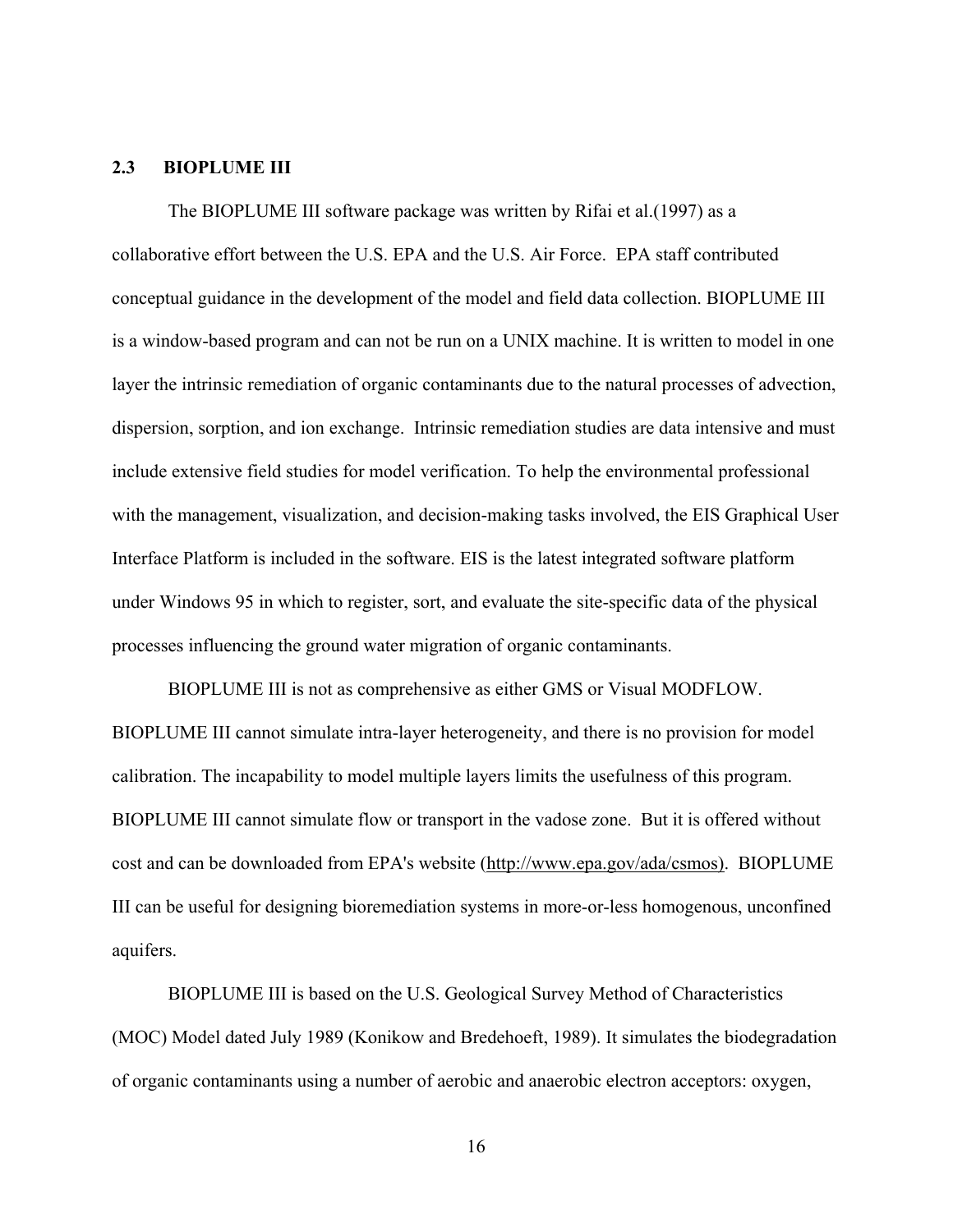nitrate, iron (III), sulfate, and carbon dioxide. To accomplish this, and to determine the fate and transport of the hydrocarbons and the electron acceptors/reaction by-products, the model solves the transport equation six times per computer run. For the case where iron (III) is used as an electron acceptor, the model simulates the production and transport of iron (II) or ferrous iron. Three different kinetic expressions can be used to simulate the aerobic and anaerobic biodegradation reactions. These include: first-order decay, instantaneous reaction, and Monod kinetics. The principle of superposition is used to combine the hydrocarbon plume with the electron acceptor plumes.

BIOPLUME III reasonably assumes that biodegradation occurs sequentially in the following order:

 $Oxygen \rightarrow Nitrate \rightarrow Iron (III) \rightarrow Sulfate \rightarrow Carbon Dioxide$ 

The model can also be used to simulate bioremediation of hydrocarbons in ground water by injecting electron acceptors (except for iron (III)) and can also be used to simulate air sparging for low injection air flow rates. Finally, the model can be used to simulate advection, dispersion, and sorption without including biodegradation.

There are two limitations imposed by the biodegradation expressions incorporated in BIOPLUME III. First, the model does not account for selective or competitive biodegradation of individual hydrocarbons species. This means that hydrocarbons are generally simulated as a lumped organic, which represents the sum of benzene, toluene, ethyl benzene or xylene. If a single component is to be simulated, the user would have to determine how much electron acceptor would be available for the component in question. Secondly, the conceptual model for biodegradation used in BIOPLUME III is a simplification of the complex biologically mediated redox reactions that occur in the subsurface.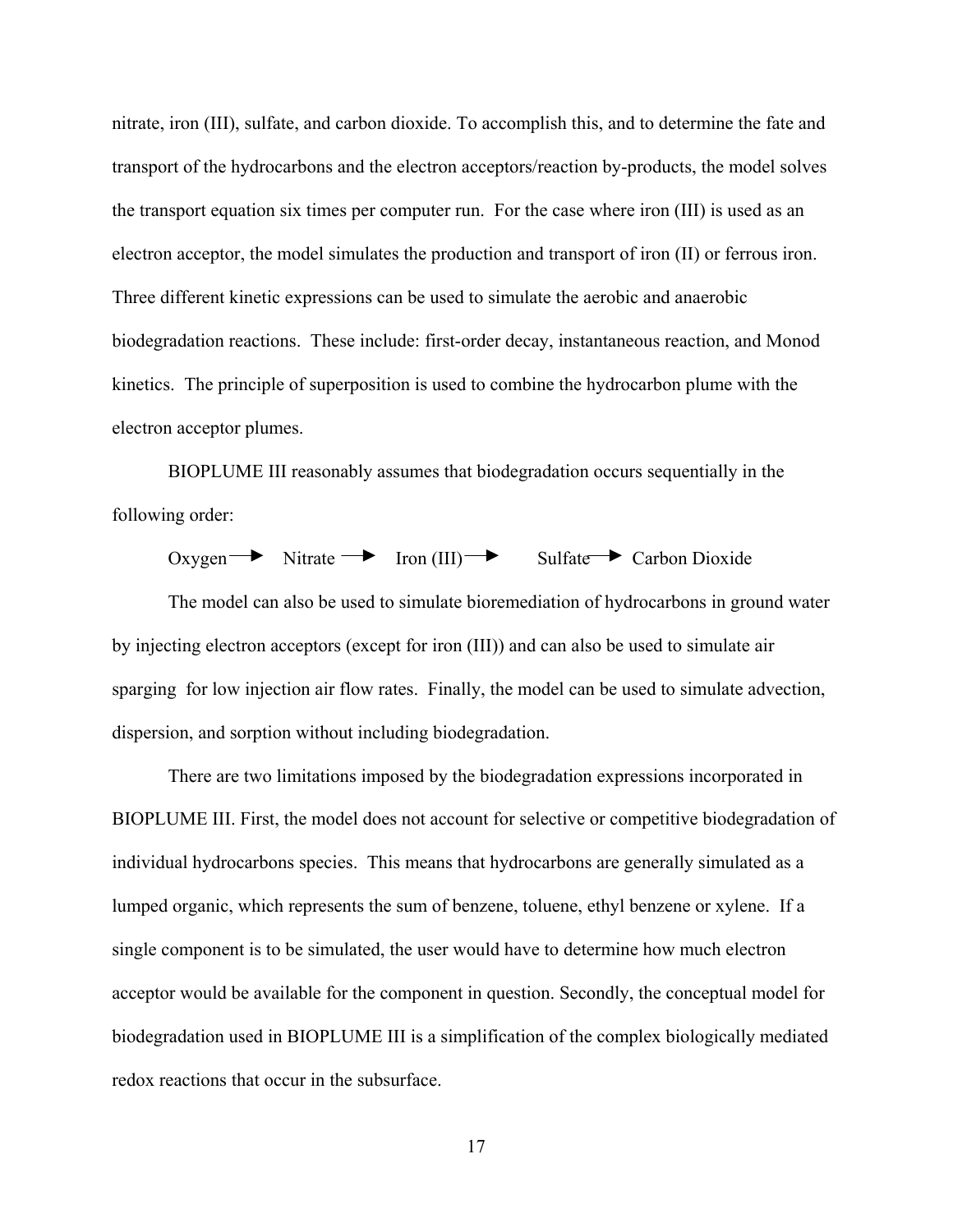The main differences between BIOPLUME III and the RT3D code are:

- (1) BIOPLUME III is a two-dimensional code while RT3D can handle three dimensions;
- (2) BIOPLUME III is based on the USGS MOC transport code which has only one transport solver: the method of characteristics; whereas RT3D is based on MT3DMS code which has the finite-difference and TVD solvers in addition to the method of characteristics;
- (3) BIOPLUME III can simulate two types of multi-species reactions, instantaneous reactions and sequential electron donor-acceptor reactions, while in addition to these two, RT3D can simulate other types of reactions, including a user-definable reaction.

### **2.4 Comparison of Software Packages**

#### **2.4.1 Comparison of Software Functions**

There are some major differences among the three software packages described above. First of all, both GMS and Visual MODFLOW can simulate 3-D flow and solute transport while BIOPLUME III can only model 2-D cases. Secondly, Both GMS and Visual MODFLOW use MODFLOW to model groundwater flow and thus can handle the multi-layer heterogeneity of aquifer materials which BIOPLUME III can not. Thirdly, GMS has both PC and UNIX version, and thus can be run on a personal computer as well as a dedicated work station, whereas Visual MODFLOW and BIOPLUME III do not have UNIX version and thus can not run on a work station. This is important when a large-scale simulation is needed and the speed of a computer is a significant concern. Fourthly, GMS contains more solvers than the other two. Fifthly, GMS is building a conceptual model using GIS objects, which the other two packages do not. This feature is especially convenient when the hydrology and geology of the modeling area are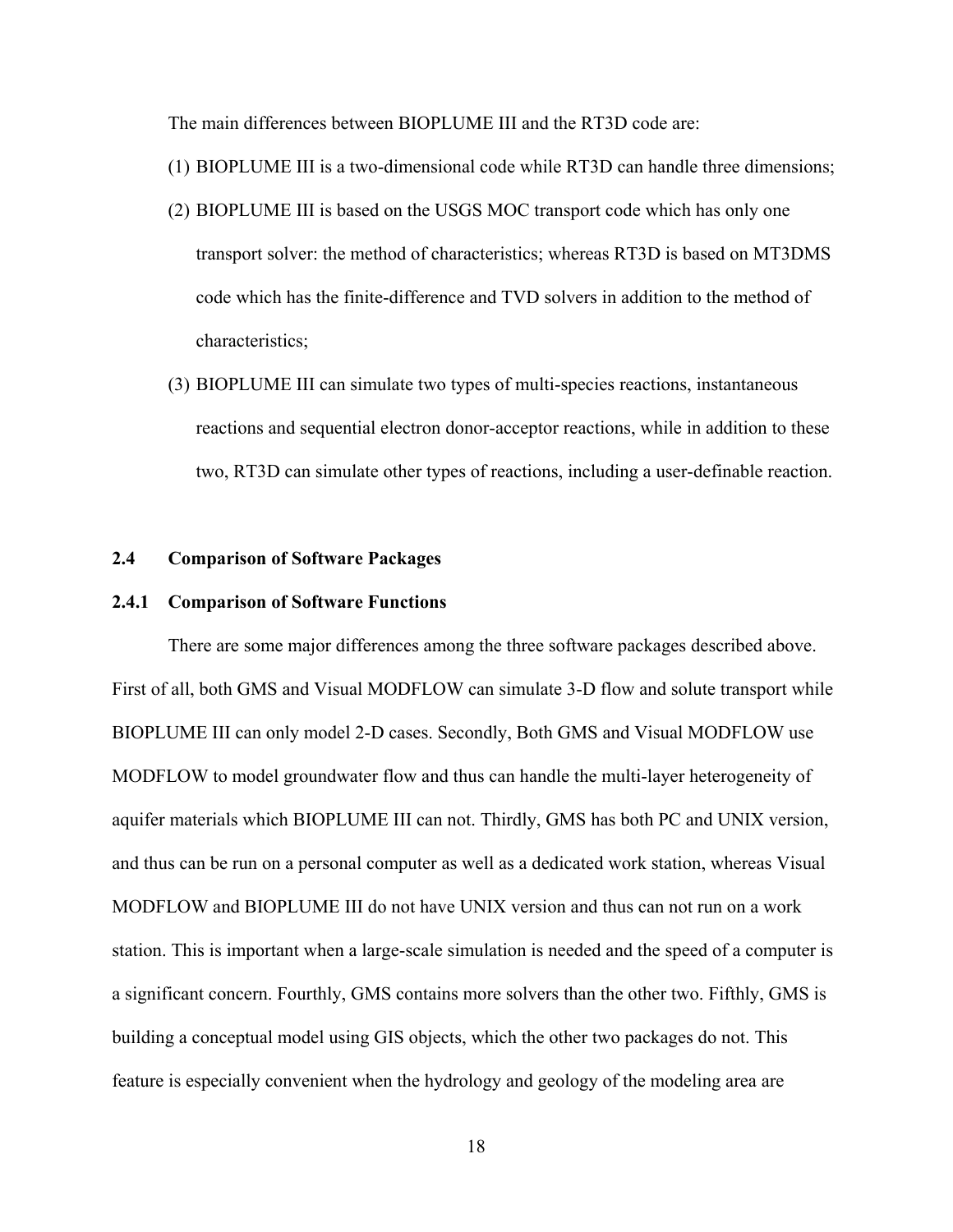complex. Sixthly, GMS contains a finite element code FEMWATER, which the other two packages do not. FEMWATER is a three-dimensional model for simulating fluid flow and contaminant transport in a vadose zone, such as soil.

The GMS package also has useful tools to conduct geostatistical analysis with Kriging schemes. These tools can be used to obtain the best estimates for the parameter values on each cell based on the limited number of the observed values of these parameters. In addition, GMS contains useful Borehole and Solid modules. These modules can be used to construct three-dimensional models of stratigraphy based on well logs.

A model needs to be calibrated before it can be used for prediction. Both GMS and Visual MODFLOW support automatic calibration tools. Considering that model calibration with trial and error is labor intensive (therefore expensive), frustrating (therefore often left incomplete), and subjective (therefore biased and leading to results the quality of which is diffecult to evaluate), GMS and Visual MODFLOW are much superior than BIOPLUME III in this regard.

|                                                | <b>GMS</b>       | <b>Visual MODFLOW</b> | <b>BIOPLUME III</b> |
|------------------------------------------------|------------------|-----------------------|---------------------|
| Dimension                                      | $3-D$            | $3-D$                 | $2-D$               |
| Flow Code                                      | <b>MODFLOW</b>   | <b>MODFLOW</b>        | <b>BIOPLUME III</b> |
| <b>Transport Code</b>                          | MT3D/MT3DMS/RT3D | MT3D/MT3DMS/RT3D      | <b>BIOPLUME III</b> |
| Numerical Methods                              | FDM,FEM,MOC,TVD  | FDM, MOC              | FDM, MOC            |
| Model calibration                              | <b>YES</b>       | <b>YES</b>            | NO.                 |
| <b>PC</b> Version                              | <b>YES</b>       | <b>YES</b>            | <b>YES</b>          |
| Unix Version                                   | <b>YES</b>       | NO.                   | NO.                 |
| Modeling heterogeneity                         | <b>YES</b>       | <b>YES</b>            | NO.                 |
| Building conceptual models<br>with GIS objects | <b>YES</b>       | N <sub>O</sub>        | N <sub>O</sub>      |
| Geostatistics Analysis                         | <b>YES</b>       | NO.                   | NO.                 |
| Simulating Vadoze Zone                         | <b>YES</b>       | NO.                   | NO.                 |
| <b>Building Stratigraphy</b>                   | <b>YES</b>       | N <sub>O</sub>        | NO.                 |

**Table 2 Comparison of the Software Packages for the Tier-3 RBCA Analysis**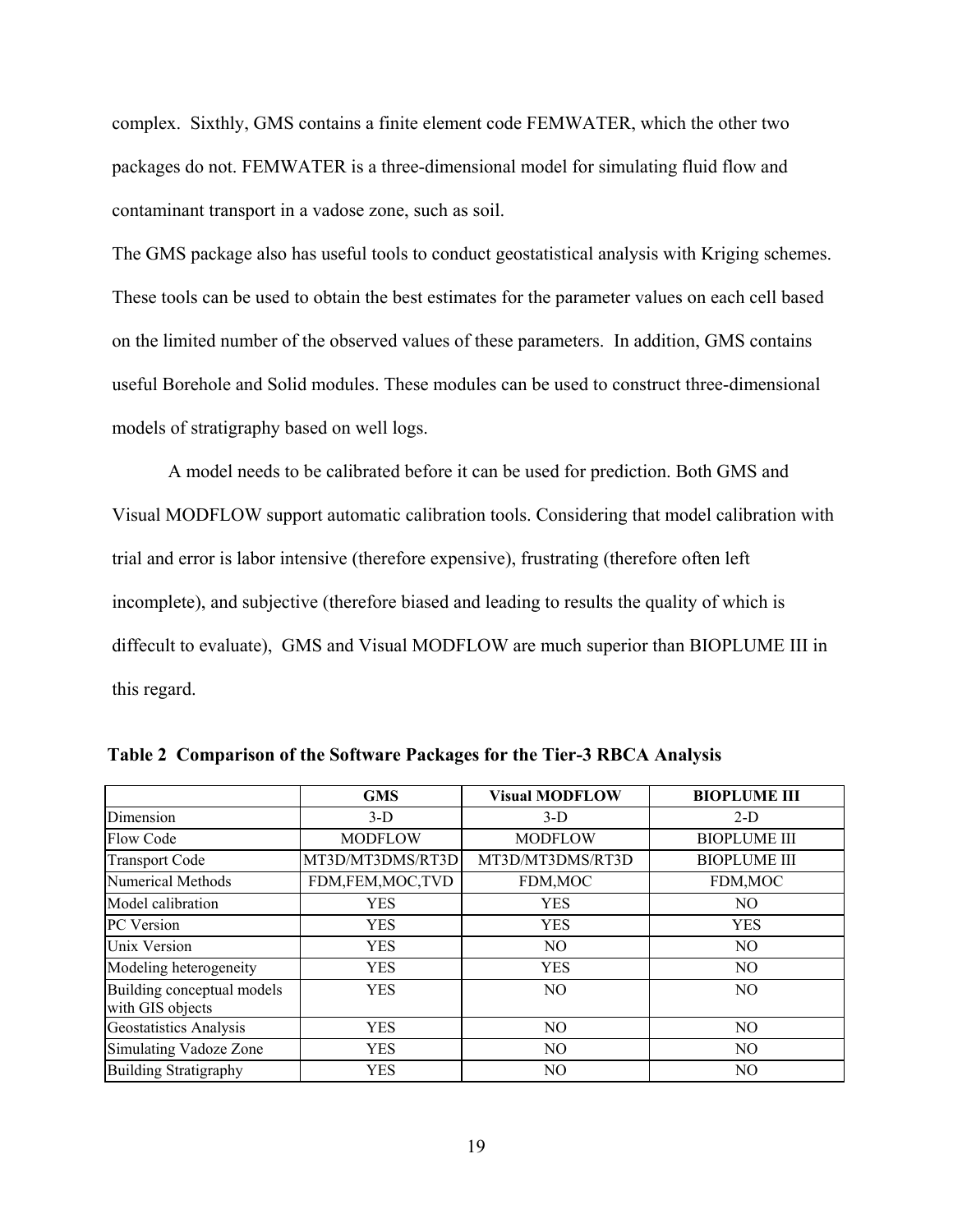#### **2.4.2 Comparison of Software Cost, Support, and System Requirements**

Some of the important factors in selecting a software package are their prices, training costs, technical support, and system requirement. Comparative cost, training, and support information is provided in Table 3 (current as of July, 2001). The price of GMS varies depending on modules and codes included. The MODFLOW/MODPATH/MT3D package is recommended for a Tier 3 evaluation. The price of this package is \$2600 and it includes codes MODFLOW, MODPATH, and MT3DMS as well as modules Borehole, TIN, SOLID, 2D Scatter Point, and MAP, plus Geostatistical tools. This package of GMS costs more than that of Visual MODFLOW Pro package because the GMS package offers the GIS tools that Visual MODFLOW does not have. The Visual MODFLOW Pro package includes codes MODFLOW, MODPATH, MT3DMS,

|                               | <b>GMS</b>                                                                                                         | <b>Visual MODFLOW</b>                                                               | <b>BIOPLUME III</b>                            |
|-------------------------------|--------------------------------------------------------------------------------------------------------------------|-------------------------------------------------------------------------------------|------------------------------------------------|
| Price                         | \$2600                                                                                                             | \$1995                                                                              | Free                                           |
| Codes and Modules<br>included | <b>MODFLOW</b><br><b>MODPATH</b><br>MT3DMS<br><b>GEOSTATISTICS</b><br>MAP, GRID,<br>TIN, SOLIDE<br><b>BOREHOLE</b> | <b>MODFLOW</b><br><b>MODPATH</b><br>MT3DMS<br>RT3D<br>WinPEST<br><b>3D-EXPLORER</b> | <b>BIOPLUME III</b>                            |
| <b>Training Cost</b>          | \$1195 (4 days)                                                                                                    | \$1075 (3 days)                                                                     | N/A                                            |
| <b>Tech Support</b>           | Provided                                                                                                           | Provided                                                                            | N/A                                            |
| <b>System Requirement</b>     | Pentium PC<br>32 MB RAM<br><b>SVGA Monitor</b>                                                                     | Pentium PC<br>32 MB RAM<br><b>SVGA Monitor</b>                                      | Pentium PC<br>32 MB RAM<br><b>SVGA Monitor</b> |

**Table 3 Comparison of Cost and Support**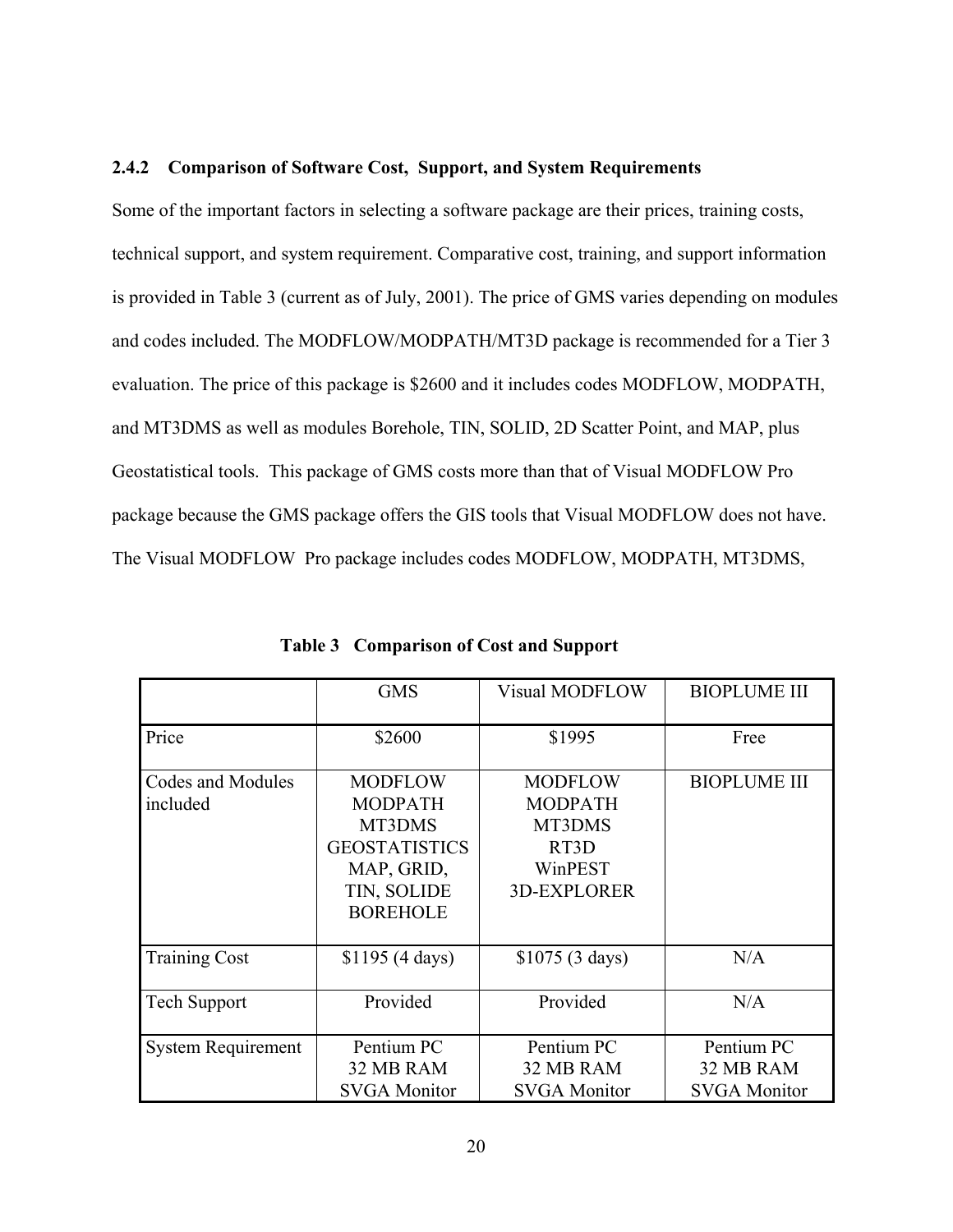|  |  | $-1$<br>W<br>UП |  |  |
|--|--|-----------------|--|--|
|--|--|-----------------|--|--|

RT3D, and WinPEST as well as 3D-Explorer. The latter is a 3-D graphic animation module that is part of the standard GMS package. Excellent technical support is provided for both GMS and Visual MODFLOW. A four-day and three-day training courses are offered for GMS and Visual MODFLOW, respectively, and the costs for attending those courses are usually more than \$1000. The software BIOPLUME III is free and can be downloaded from the web-site: http://www.epa.gov/ada/csmos. However, no technical support and training course are provided by the software developer. All three software can be run on a Pentium PC with 32 MB RAM and SVGA monitor but only GMS has a UNIX version which can be run a work station.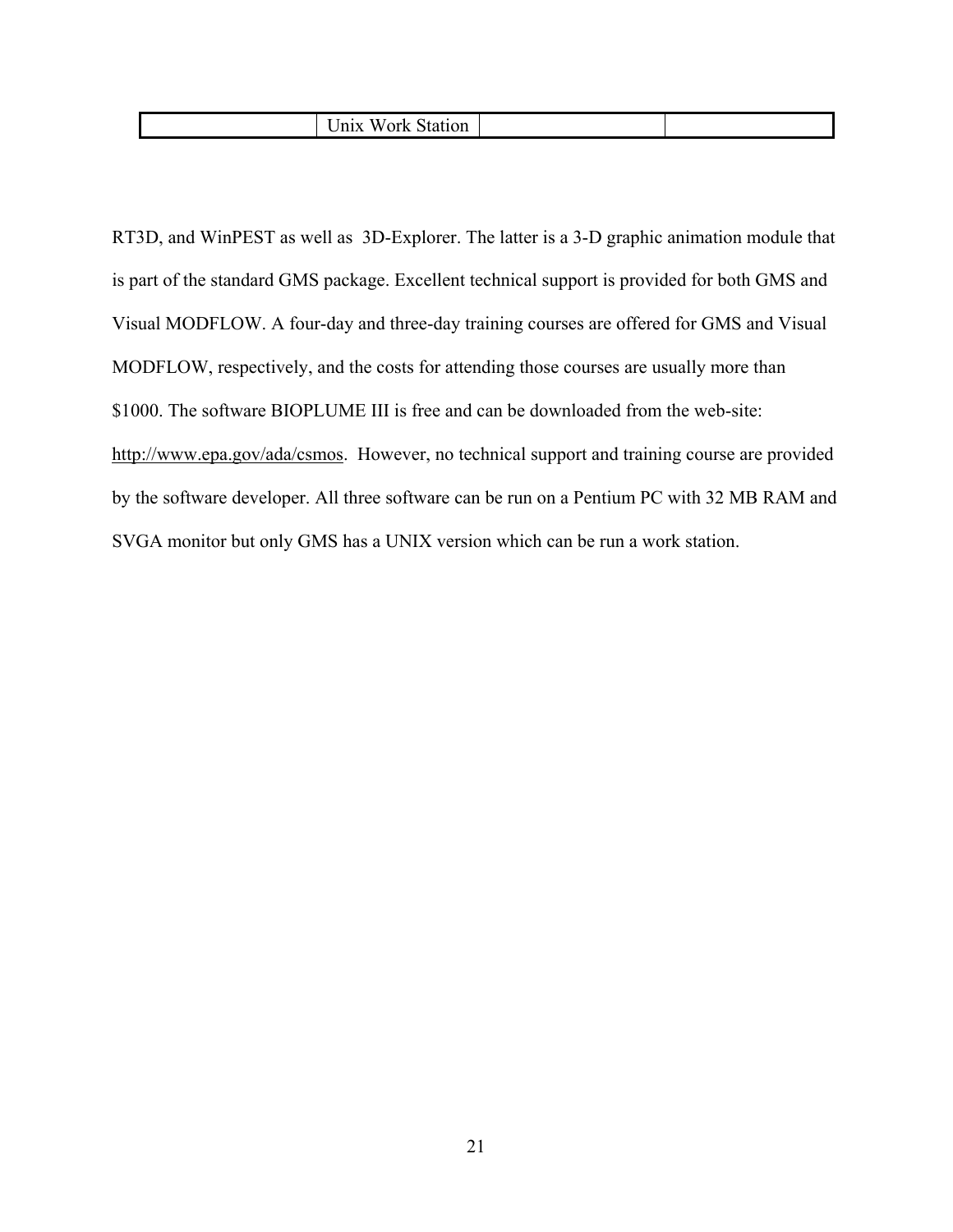#### **3. DATA REQUIREMENTS**

The data needed to run these software packages are described in this section. This discussion serves only as a guideline for data collection and preparation in order to make better use the software packages evaluated and to obtain more accurate simulation results. This is an overview of the data requirements pertaining to the computer programs and by no means is all the data described in the following required for a Tier 3 analysis. It should be understood that probably no site in Iowa would have such a complete data set available after tier 2 assessment.

Data needed to run groundwater flow and solute transport codes, MODFLOW and MT3D/MT3DMS/RT3D, are summarized in Table 4. The data can be grouped into three general categories. Data under category A, the physical framework, define the geometry of the system, including the thickness and area extent of each hydrostratigraphic unit. Under category B, hydrogeologic data include information on hydrologic heads and fluxes (items B.1 and B.2 in Table 4), which are needed to formulate the conceptual model and check model calibration . Hydrogeologic data also include aquifer properties and hydrologic stresses such as pumping wells. In addition, the distribution of effective porosity is required when calculating average linear velocities from head data for input to particle tracking codes. Under category C chemical data are needed to define a contaminant plume and its fate and transport by groundwater and its attennuation by natural processes.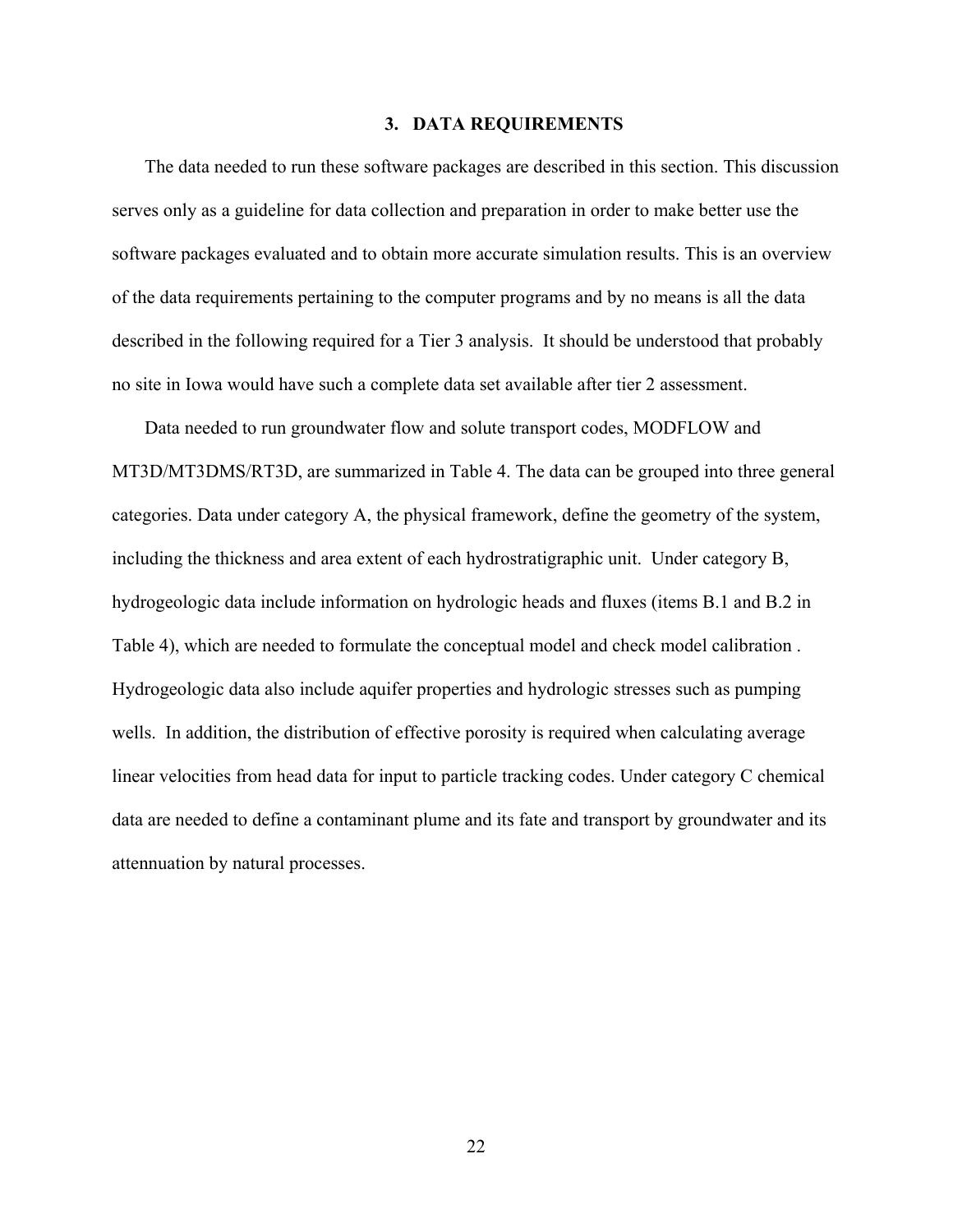# **Table 4 Data needs for a groundwater flow and solute transport model**

# **A. Physical framework**

- 1. Geologic map and cross sections showing the areal and vertical extent and boundaries of the geological formations.
- 2. Topographic map showing surface water bodies, divides, and wells.
- 3. Contour maps showing the elevation of the base of the aquifers and confining beds.
- 4. Isopach maps showing the thickness of aquifers and confining beds.
- 5. Maps showing the extent and thickness of stream and lake sediments.

# **B. Hydrogeologic properties**

- 1. Water table and potentiometric maps for all aquifers.
- 2. Hydrographs of groundwater head and surface water levels and discharge rates.
- 3. Maps and cross sections showing the hydraulic conductivity and/or transmissivity distribution.
- 4. Maps and cross sections showing the storage properties of the aquifers and confining beds.
- 5. Hydraulic conductivity values and their distribution for stream and lake sediments.
- 6. Spatial and temporal distribution of evapotranspiration, groundwater recharge; Surface water-groundwater interaction, groundwater pumping, and natural groundwater discharge.

## **C. Chemical properties**

- 1. Initial concentration distribution of the contaminants in all aquifers.
- 2. Source dimensions and source concentration.
- 3. Changes of Source concentrations with time and flux rates.
- 4. Spatial distribution of transport parameters, such as dispersivities and rate coefficient.

(modified from Anderson and Woessner, 1992)

Obtaining the information necessary for modeling is not an easy task. Some data may be

obtained from existing reports, but in most cases additional on-site field work may be necessary.

A discussion of the field techniques for acquiring these data is beyond the scope of this report.

A separate report entitled "Guidelines to Determine Site-Specific Parameters for Modeling the

Fate and Transport of Monoaromatic Hydrocarbons in Contaminated Aquifers" by Lovanh, et.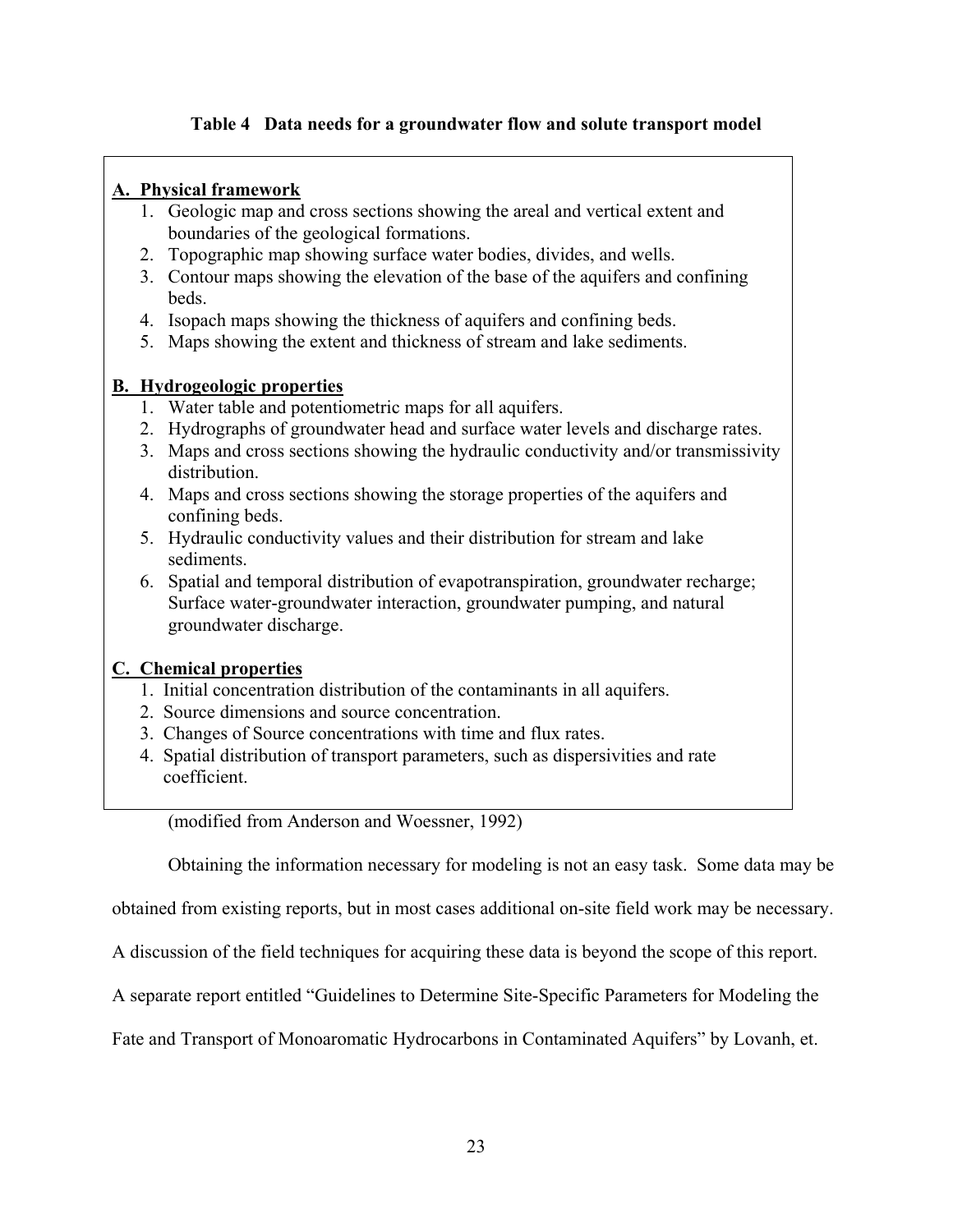al. (2000) is currently available on the IDNR website: www.state.ia.us/epd. A brief overview of selected field techniques is presented below.

Transmissivity and storage coefficient are typically obtained from pumping test results (Domenico and Schwartz, 1998; Dawson and Istok, 1991). For modeling at a local scale, values of hydraulic conductivity can be determined by pumping tests if volume-averaged values are desired or by slug test if point values are required (Bouwer, 1989; Bouwer and Rice, 1976). For unconsolidated sand-size sediment, hydraulic conductivity may also be obtained from laboratory grain size analyses or from laboratory permeability tests using permeameters. Permeameter results must be used with caution because hydraulic conductivity values obtained from permeameter tests can be several orders of magnitude smaller than values measured in situ. The discrepancy is caused by rearrangement of grains during repacking the sample into the permeameter. Furthermore, large-scale features such as fractures, gravel lenses, or other types of bedding that may impart transmission characteristics to the hydrogeologic unit as whole are not captured in a sample the size of a laboratory column. Hence, even intact core samples taken from the field for laboratory analyses tend to yield lower hydraulic conductivity values than are measured in the field.

Laboratory measurements of specific yield suffer from the same scale problems as hydraulic conductivity measurements. Field measurements of specific yield from pumping tests are also uncertain, as are estimates of effective porosity measured by tracer experiments (De Marsily, 1986). While hydraulic conductivity ranges over 13 orders of magnitude, specific yield and effective porosity vary mainly within 1 order of magnitude. Consequently, there is less uncertainty associated with specific yield and porosity estimates relative to hydraulic conductivity. In the absence of site-specific field or laboratory measurements, initial estimates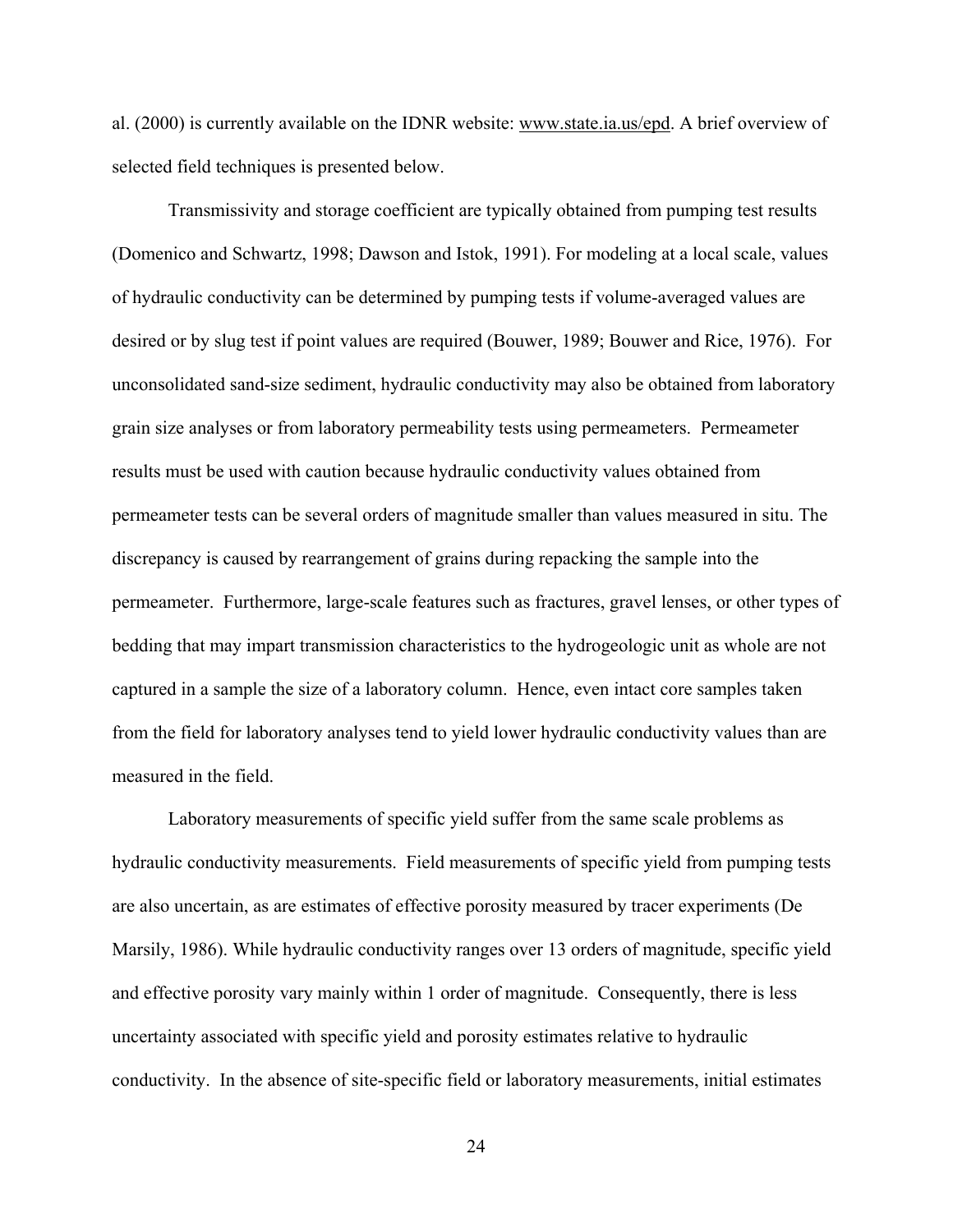for aquifer properties may be given based on literature. The thickness and vertical hydraulic conductivity of stream channel and lake bottom sediments are needed for leakage calculations. These values can be estimated from field measurements or during model calibration.

Hydrologic stresses include pumping, recharge, and evapotranspiration. Of these, pumping rates may be the easiest to estimate. Recharge is one of the most difficult parameters to estimate. Likewise, field information for estimating evapotranspiration (ET) is likely to be sparse. Actual or published field measurements using lysimeters and studies of the vegetation may be helpful in estimating ET rate or areal patterns of ET.

Other parameters appearing in equation (A.1) are the dispersion coefficients, the biodegradation rate coefficient, and retardation factor. Values for these parameters must also be defined before these models can be employed for a specific site in tier 3 risk assessment. The Tier 3 guidelines (Lovanh et. al., 2000) provides a comprehensive review of these parameters and one is referred to that document.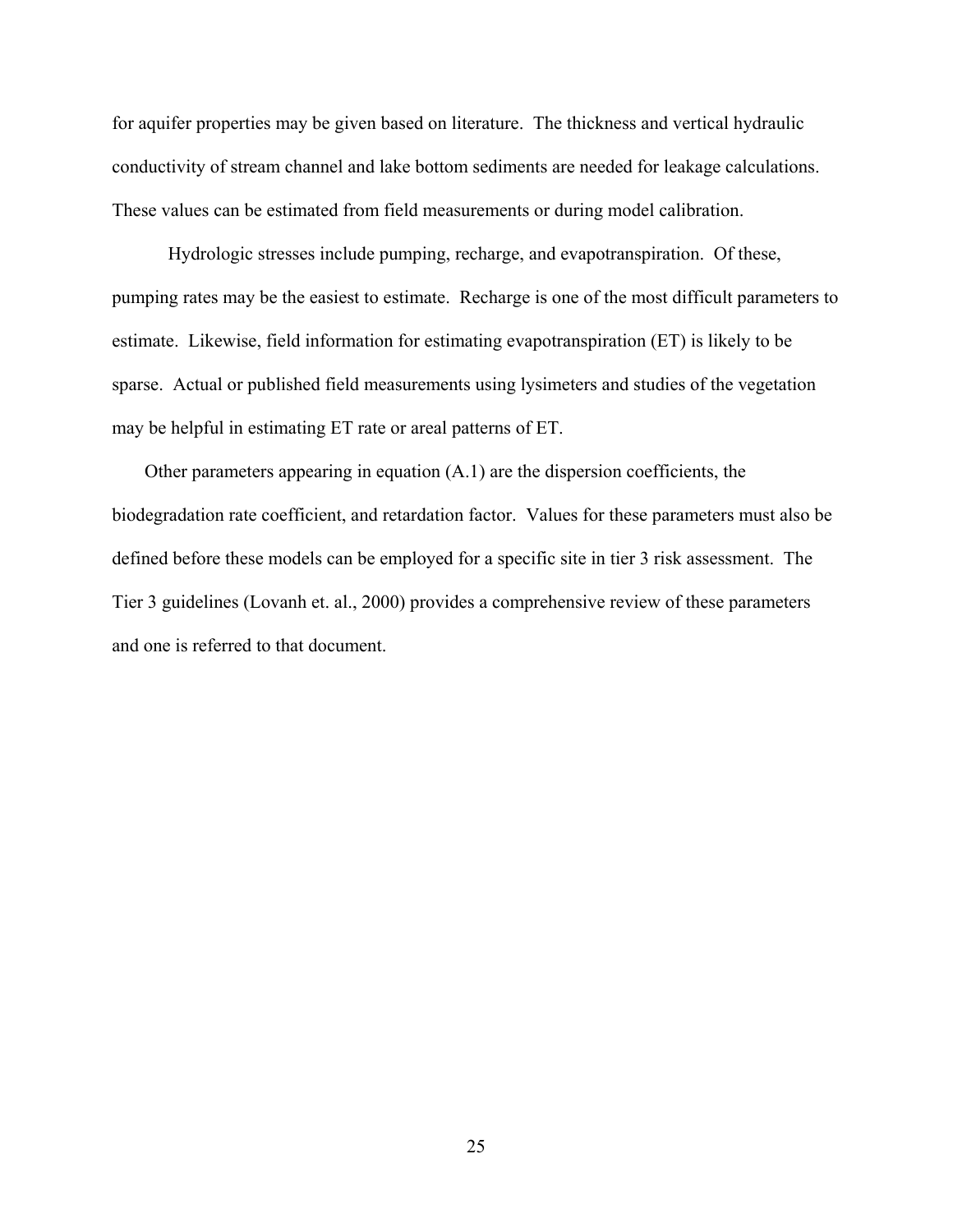#### **4. MODELING PROCEDURES**

The most comprehensive modeling protocol is described in the book written by Anderson and Woessner (1992). For a RBCA Tier 3 analysis, one should proceed according to the following six steps:

- 1. Data collection Data as listed in Table 3 are collected as previously discussed;
- 2. Conceptual model development Hydrostratigraphic units and system boundaries are identified. Field data are assembled including information on the water balance and data needed to assign values to aquifer parameters and hydrologic stresses. During this stage a field visit to the site is highly recommended. A field visit will help keep the modeler tied into reality and will exert a positive influence on the subjective decisions that will be made during the modeling study.
- 3. Model design The conceptual model is put into a form suitable for modeling. This step includes design of the grid, selecting time steps, setting boundary and initial conditions, and preliminary selection of values for aquifer parameters and hydrologic stresses.
- 4. Model calibration and sensitivity analysis The purpose of calibration is to establish that the model can reasonably reproduce field-measured heads and flows. During calibration a set of values for aquifer parameters and stresses is found that approximates fieldmeasured heads and flows. Calibration is done by trial-and-error adjustment of parameters or by using an automated parameter estimation code. A sensitivity analysis is performed for poorly constrained parameters by varying their values over a likely range, one at a time, and taking note of how the modeling result is affected.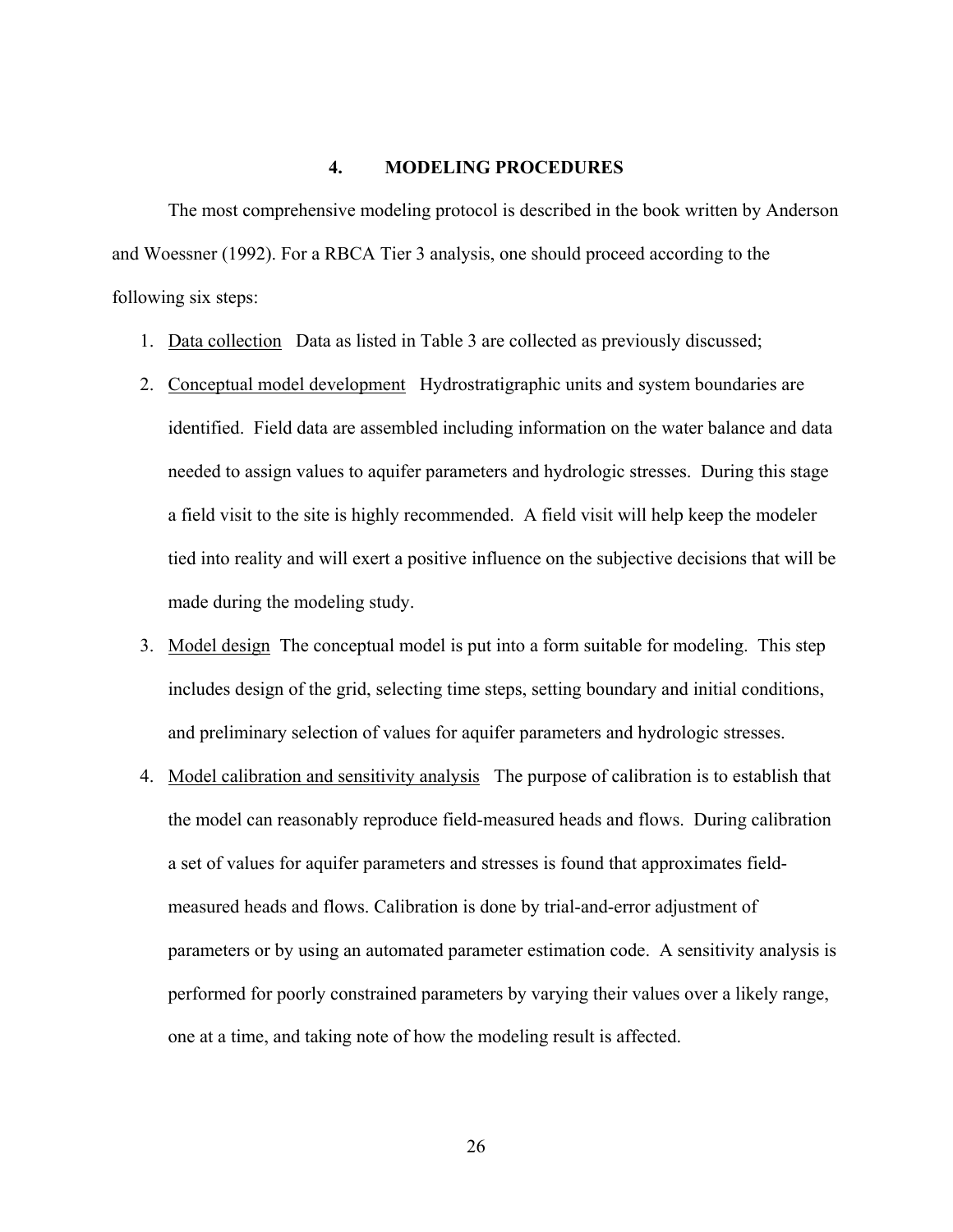- 5. Prediction The model is run with calibrated values for parameters and stresses. Estimates of future stresses are needed to perform a predictive simulation. Uncertainty in a predictive simulation arises from uncertainty in the calibrated model and the inability to estimate accurate values for the magnitude and timing of future stresses.
- 6. Presentation of modeling results. Clear presentation of model results is essential for effective communication of the modeling effort. The resulting report should contain figures showing the conceptual model and the mathematical grid, as well as maps and cross sections showing the model result. Tables should be included listing all input parameters and settings, and justifications for each. Calibration and sensitivity analysis results should be included. Having all of this readily accessible in the report gives any reader confidence in the modeler's interpretations and conclusions.

The steps described above represent generally accepted procedures for model design and application. The reader must be aware that the applicability of the general modeling procedures discussed herein to a specific modeling problem requires a large component of judgment on the part of the modeler. In many cases some of the steps may need to be repeated, such as the first step: data collection.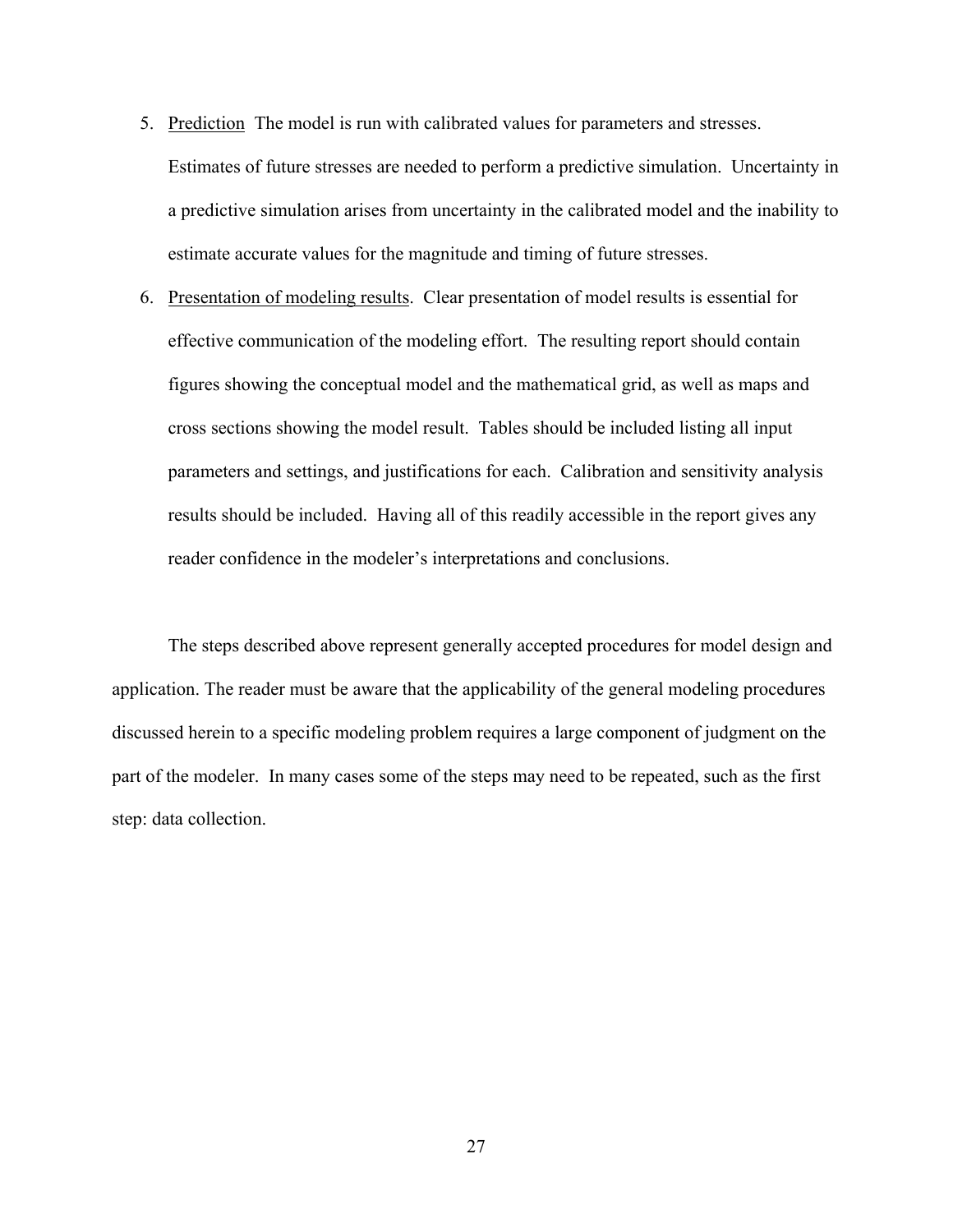#### **REFERENCES**

- **1.** ASTM (1994). *1994 Annual Book of ASTM Standards: Emergency Standard Guide for Risk-Based Corrective Action Applied at Petroleum Release Sites (Designation: ES 38-94)*. American Society for Testing and Materials, West Conshohocken, PA, pp. 1-42.
- **2.** Anderson, M.P. (1979). Using models to simulate the movement of contaminant through groundwater flow systems, *CRC Critical Reviews in Environmental Control.*, 9(2), pp. 97- 156.
- **3.** Anderson, M.P. and W. Woessner (1992). *Applied Groundwater Modeling: Simulating of Flow and Advective Transport*. Academic Press, Inc., New York.
- **4.** Bendient, P.B., H.S. Rifai, and C.J. Newell (1999). *Groundwater Contamination: Transport and Redediation, 2nd edtion*. Prentice Hall PTR, Upper Saddle River, NJ.
- **5.** Bouwer, H. (1989). The Bouwer and Rice slug test an update. *Ground Water;* 27(3): 304-309.
- **6.** Bouwer, H. and R.C. Rice (1976). A Slug Test for Determining Hydraulic Conductivity of Unconfined Aquifers With Completely or Partially Penetrating Wells. *Water Resources Research;* 12(3):423-428.
- **7.** Clement, T.P., Y. Sun, B.S. Hooker, and J.N. Petersen (1998). Modeling Multispecies Reactive Tansport in Gounswater, *Groundwater Mointoring & Remediation*, 18(2):79-92.
- **8.** Dawson, K.J. and J.D. Istok (1991). *Aquifer Testing-Design and analysis of pumping and slug tests*. Lewis Publishers, Chelsa, MI.
- **9.** De Marsily, G (1986). *Quantitative Hydrogeology: Groundwater Hydrology for Engineers*. Academic Press, Orlando, Florida, FL.
- **10.** Domenico, P.A.and F.W. Schwartz (1998). *Physical and Chemical Hydrogeology, 2nd Ed.* John Wiley & Sons, Inc., New York, NY.
- **11.** GMS v3.0 (1999), Refereance Manual, Brighan Young University.
- **12.** Guiguer, N. T. Franz (1999), *Visual Modflow, The Integrated Modeling Environmenta for MODFLOW and MODPATH,* Waterloo Hydrogeologic Software.
- **13.** Iowa Administrative Codes (Chapter 135, 1996).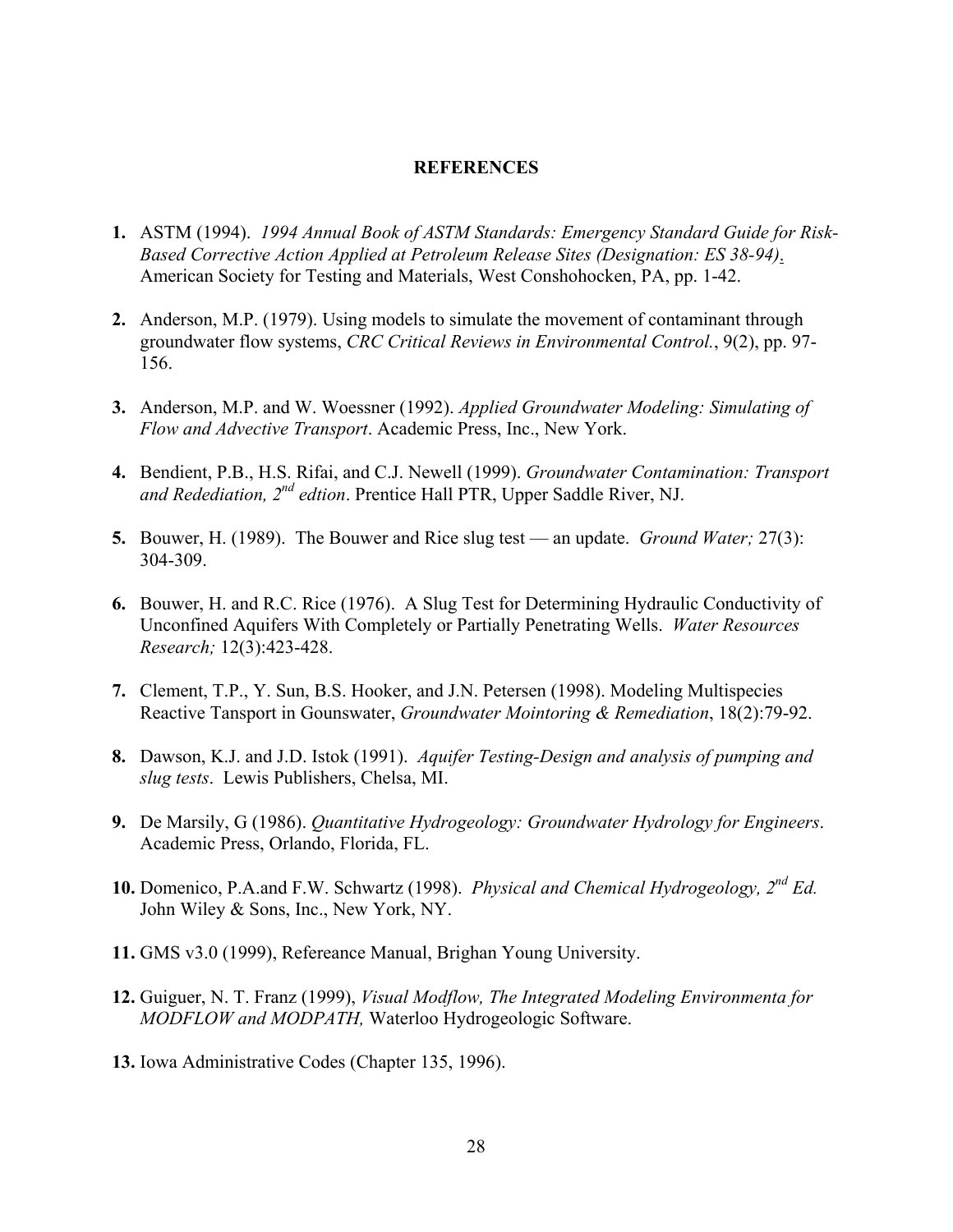- **14.** Konikow, L. F. and J.D. Bredehoeft, (1978). *Computer Model of Two-Dimensional Solute Transport and Dispersion in Ground Water, Automated Data Processing and Computations*, Techniques of Water Resources Investigations of the U.S.G.S., Wahsington, D.C.
- **15.** McDonald, M.G. and A.W. Harbaugh (1988), A Modular Three-Dimensional Finite-Difference Ground-Water Flow Model, Techiques of Water-Resources Investigations of the United States Geological Survey.
- **16.** Newell, C.J., K.R. M cLeod, J.R. Gonzales, and J.T. Wilson (1996). *BIOSCREEN version 1.3: Natural Attenuation Decision Support System*. National Risk Management Research Laboratory, Office of Research and Development, U.S. EPA, Cincinnati, OH.
- **17.** Rifai, H.S., R.C. Borden, J.T. Wilson, and C.H. Ward (1995). Intrinsic bioattenuation for subsurface restoration. *Intrinsic Bioremediation*. Hinchee, R.E. et al. (eds.). Battelle Press: Columbus, OH.
- **18.** Rifai, H.S., C.J. Newell, J.R. Gonzales, S. Dendrou, L. Kennedy, and J. Wilson (1997). *BIOPLUME III Natural Attenuation Decision Support System Version 1.0 User's Manual,* prepared for the U.S. Air Force Center for Environmental Excellence, San Antonio, TX., Brooks Air Force Base.
- **19.** Sun, Y., J.N. Petersen, T.P. Clement, B.S. Hooker (1998). Effect of reaction kinetics on predicted concentration profiles during subsurface bioremediation, *Journal of Contaminant Hydrology*, v. 31, p 359-372.
- **20.** Zheng, C. (1990) MT3D, *A Modular Three-Dimensional Transport Model*, S.S. Papadopulos & Assoc., Rockville, MD.
- **21.** Zheng, C. and P.P. Wang (1998) MT3DMS, *A Modular Three-Dimensional Transport Model for Multiple Species,* University of Alabama, Alabama*.*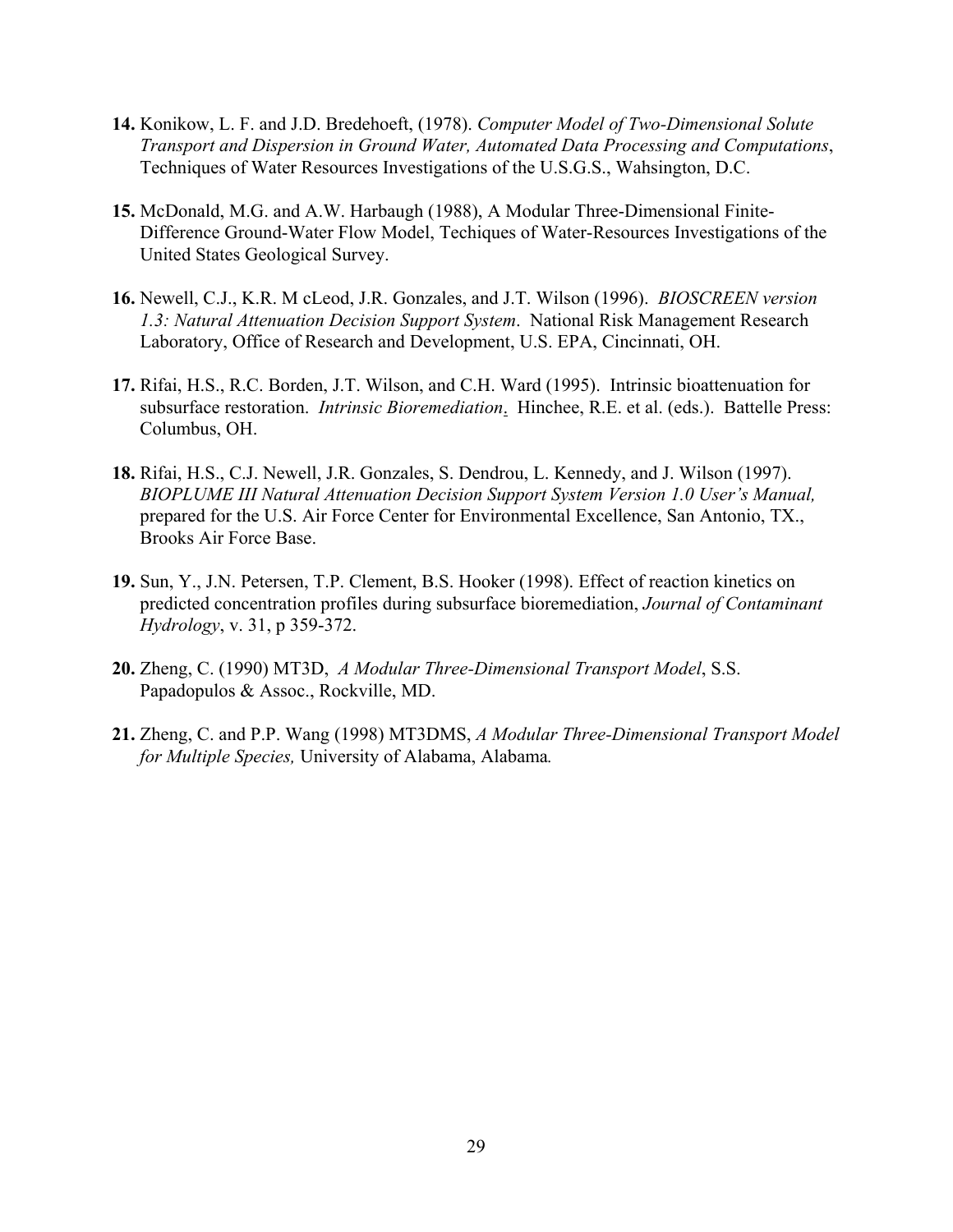# **APPENDIX A**

The three selected packages, GMS, Visual MODFLOW, and BIOPLUME III, utilize solutions to the following partial differential equation describing transport of contaminants in groundwater (e.g., Javandel, et. al., 1984)

$$
\frac{\partial C_k}{\partial t} = \frac{\partial}{\partial x_i} \left( D_{ij} \frac{\partial C_k}{\partial x_j} \right) - \frac{\partial}{\partial x_i} (v_i C_k) + \frac{q_s}{\theta} C_{ks} + r_c \quad \text{where k=1,2,...m} \quad (A.1)
$$
\n
$$
\frac{dC_{im}}{dt} = r_{im} \quad \text{where im=1,2,..., (n-m)} \quad (A.2)
$$

where

| $\mathbf n$      | is the total number of species;                                                                     |
|------------------|-----------------------------------------------------------------------------------------------------|
| ${\bf m}$        | is the total number of aqueous-phase (mobile) species;                                              |
| $n-m$            | is the total number of solid-phase (immobile species);                                              |
| $C_k$            | is the aqueous-phase concentration of $k^{th}$ species dissolved in groundwater, ML <sup>-3</sup> ; |
| $C_{im}$         | is the solid-phase concentration of $im^{th}$ species, ML <sup>-3</sup> ;                           |
| $\boldsymbol{t}$ | is time, $T$ ;                                                                                      |
| $x_i$            | is the distance along the respective Cartesian coordinate axis, L;                                  |
| $D_{ij}$         | is the hydrodynamic dispersion coefficient, $L^2T^{-1}$ ;                                           |
| $v_i$            | is the seepage or linear pore water velocity, $LT^{-1}$ ;                                           |
| $q_s$            | is the volumetric flux of water per unit volume of aquifer representing                             |
|                  | sources (positive) and sinks (negative), $T^{-1}$                                                   |
| $C_{s}$          | is the concentration of the sources of sinks, $ML^{-3}$ ;                                           |
| $\theta$         | is the porosity of the porous medium, dimensionless;                                                |
| $r_c$            | is the rate of all reactions that occur in the aqueous phase, $MM^{-1}L^{-3}$ or $ML^{3}T^{-1}$     |
|                  | 30                                                                                                  |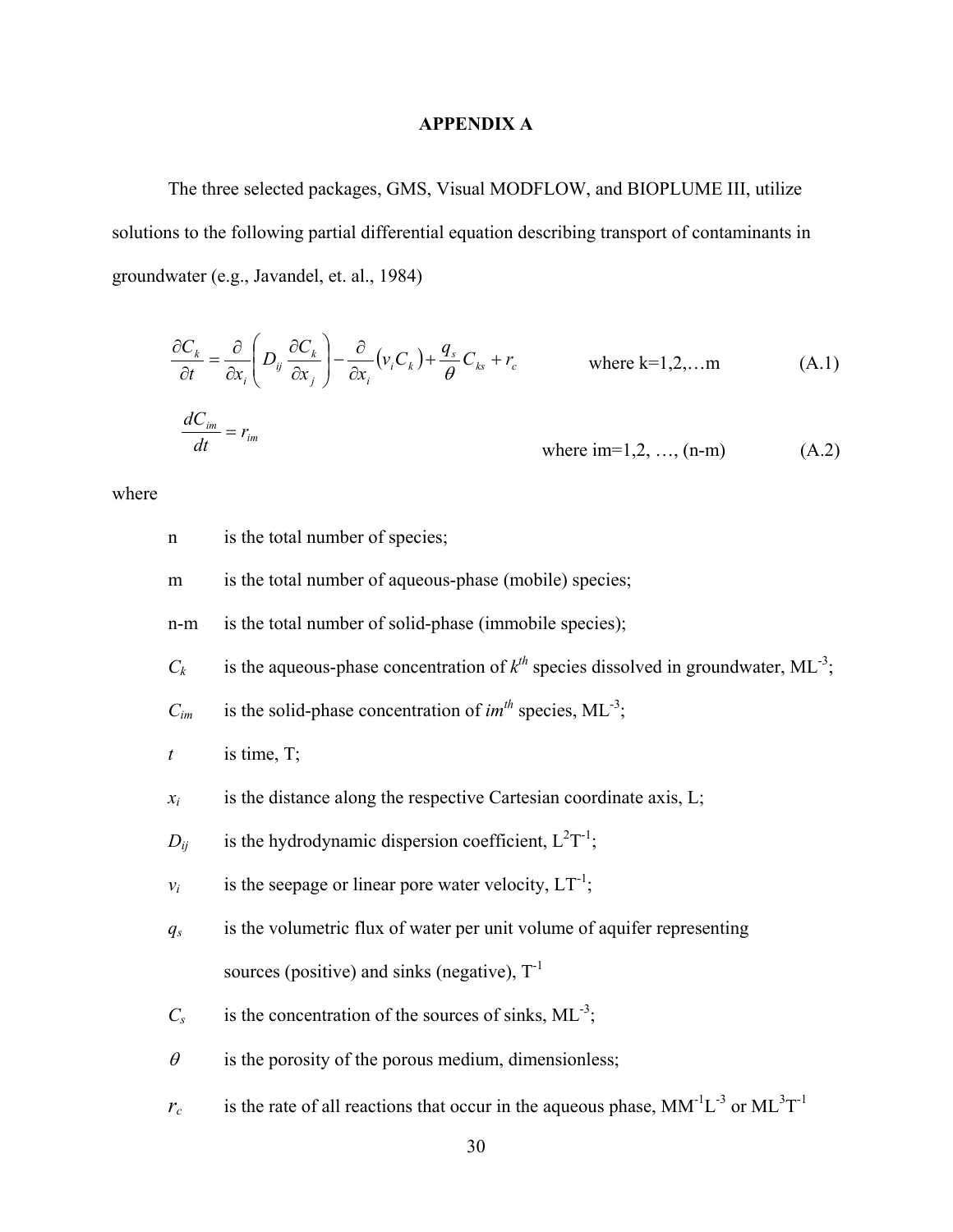$r_{im}$  is the rate of all reactions that occur in the solid-phase,  $MM^{-1}L^{-3}$  or  $ML^{3}T^{-1}$ The transport equation (A.1) is linked to the flow equation through the relationship:

$$
v_i = -\frac{K_{ii}}{\Theta} \frac{\partial h}{\partial x_i} \tag{A.3}
$$

where  $K_{ii}$  is a principal component of the hydraulic conductivity tensor,  $LT^{-1}$  and *h* is the hydraulic head, L.

The hydraulic head is obtained from the solution of the three-dimensional groundwater flow equation:

$$
\frac{\partial}{\partial x_i} \left( K_{ii} \frac{\partial h}{\partial x_j} \right) + q_s = S_s \frac{\partial h}{\partial t}
$$
\n(A.4)

where  $q_s$  is the source or sink and  $S_s$  is the specific storage of the porous materials,  $L^{-1}$ .

Note that the hydraulic conductivity tensor  $(K_{ij})$  actually has nine components. However, it is generally assumed that the principal components of the hydraulic conductivity tensor  $(K_{ii}, \text{ or})$  $K_{xx}$ ,  $K_{yy}$ ,  $K_{zz}$ ) are aligned with the *x*, *y* and *z* coordinate axes so that non-principal components become zero. This assumption is incorporated in most commonly used flow models, including MODFLOW.

 As with many partial differential equations that describe the fate and transport of a contaminant, equation (A.1) can be solved analytically with simplified assumptions to obtain exact and closed-form solutions, such as those used in Tier 2 assessments. Those analytical solutions are generally limited to steady and uniform flow, and should not be used for groundwater flow or solute transport problems in heterogeneous and/or an-isotropic aquifers with irregular boundaries. In the latter cases numerical solutions to equation  $(A,1)$  have to be derived. The numerical solutions can simulate more complex systems, such as unsteady flow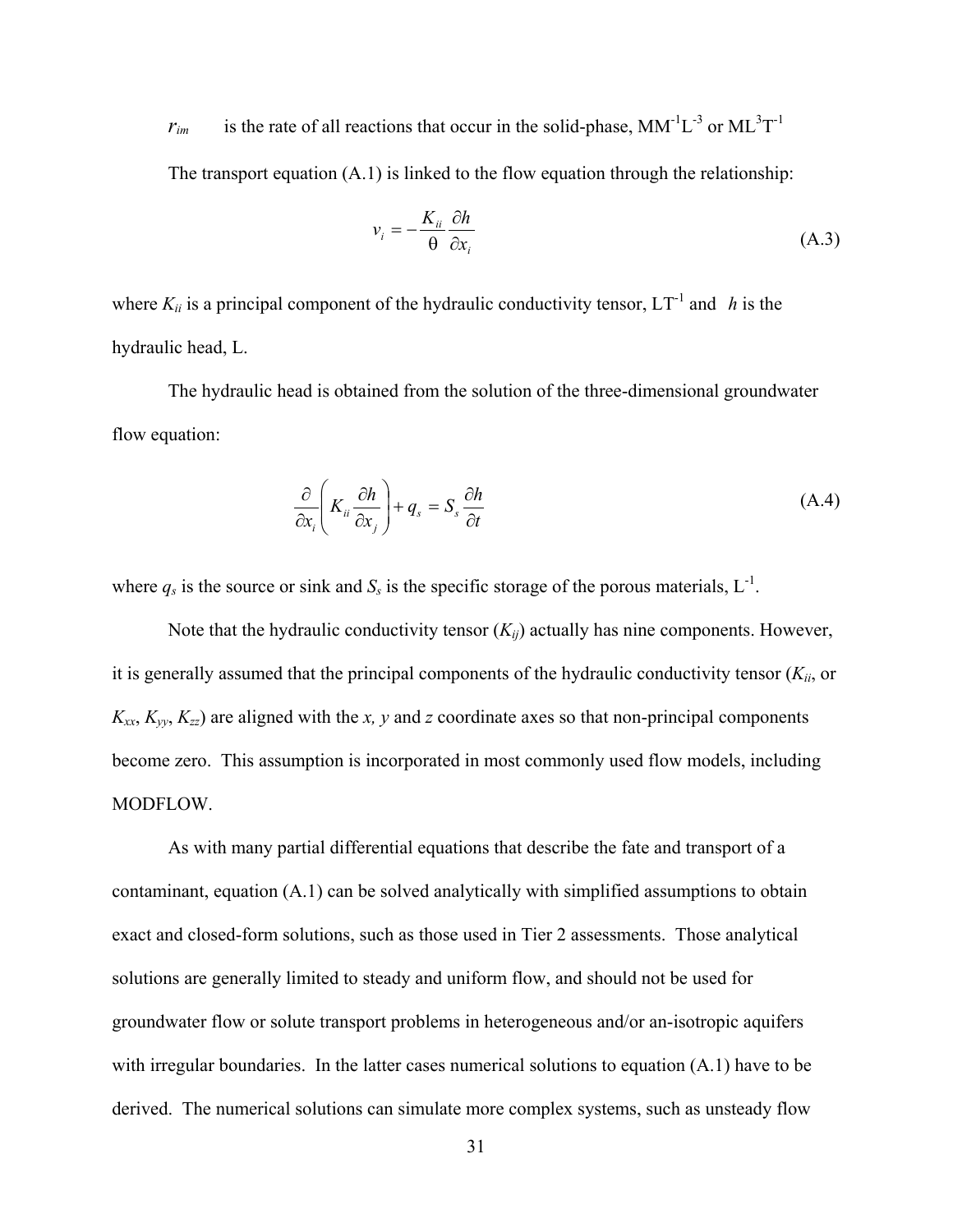and contaminant transport affected by multiple reactions for which reaction rates or chemical properties vary spatially. These solutions are programmed in groundwater modeling codes.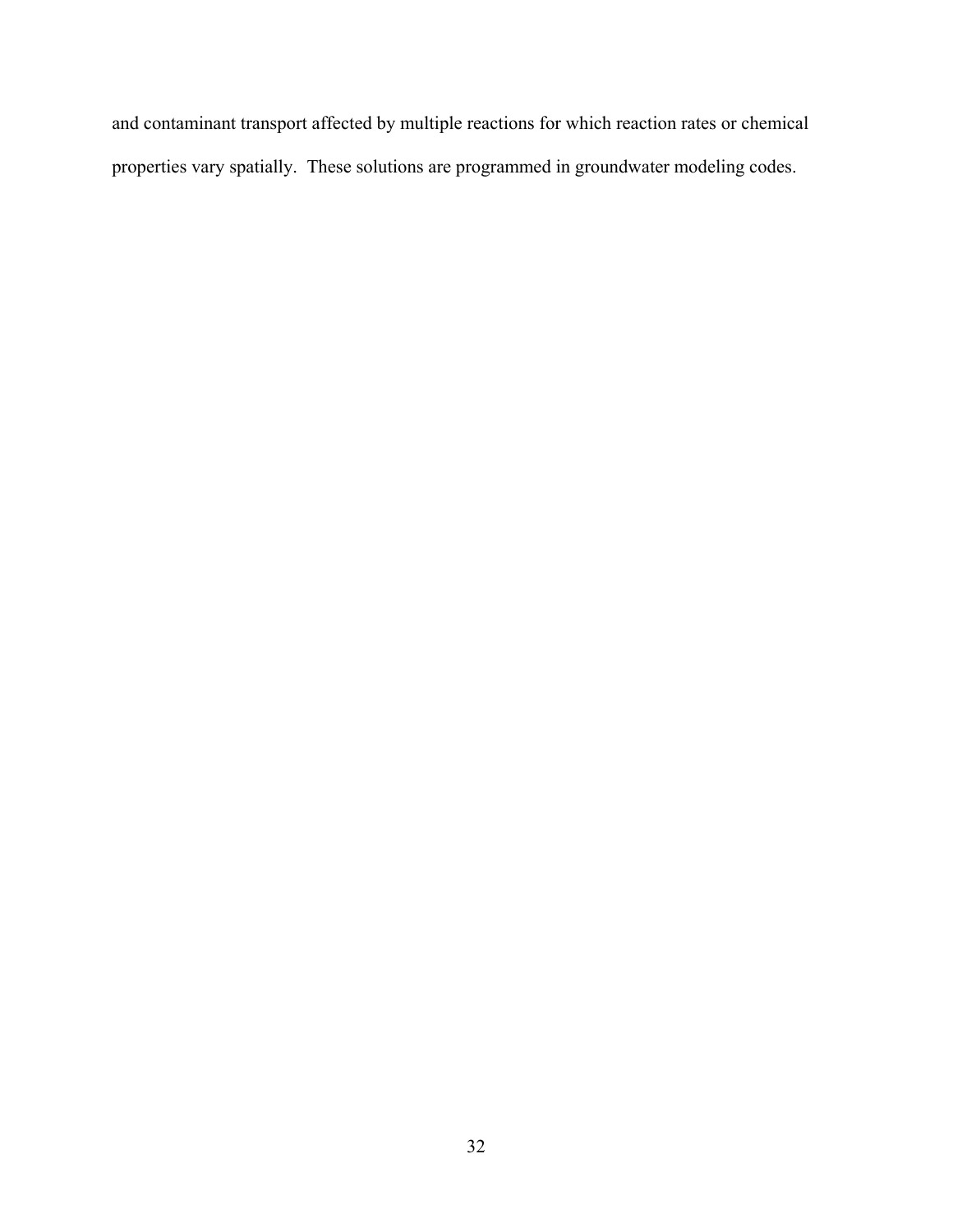#### **APPENDIX B: GMS Overview**





**GMS** is a comprehensive package which provides tools for every phase of a groundwater simulation including site characterization, model development, post-processing, calibration, and visualization. GMS is the only system which supports TINs, solids, borehole data, 2D & 3D geostatistics, and both finite element and finite difference models in 2D & 3D. Currently supported models include MODFLOW, MODPATH, MT3D, RT3D, FEMWATER, and SEEP2D.

 **GIS TOOLS** The Map module can be used to construct a conceptual model directly on top of a scanned map of a site using GIS objects. Boundary conditions and parameter values can be assigned directly to the GIS objects. The conceptual model can be used to automatically generate a MODFLOW/MODPATH/MT3D grid and assign all stresses, sources/sinks, and material properties to the appropriate cells.



**MODFLOW** GMS includes MODFLOW interface. Models can be defined and edited at the conceptual model level or on a cell-by-cell basis at the grid level. All model parameters are easily defined. MODFLOW can be launched from a GMS menu. All popular packages are supported including the Horizontal Flow Barrier package and the Stream/Aquifer Interaction package. GMS reads/writes native MODFLOW files.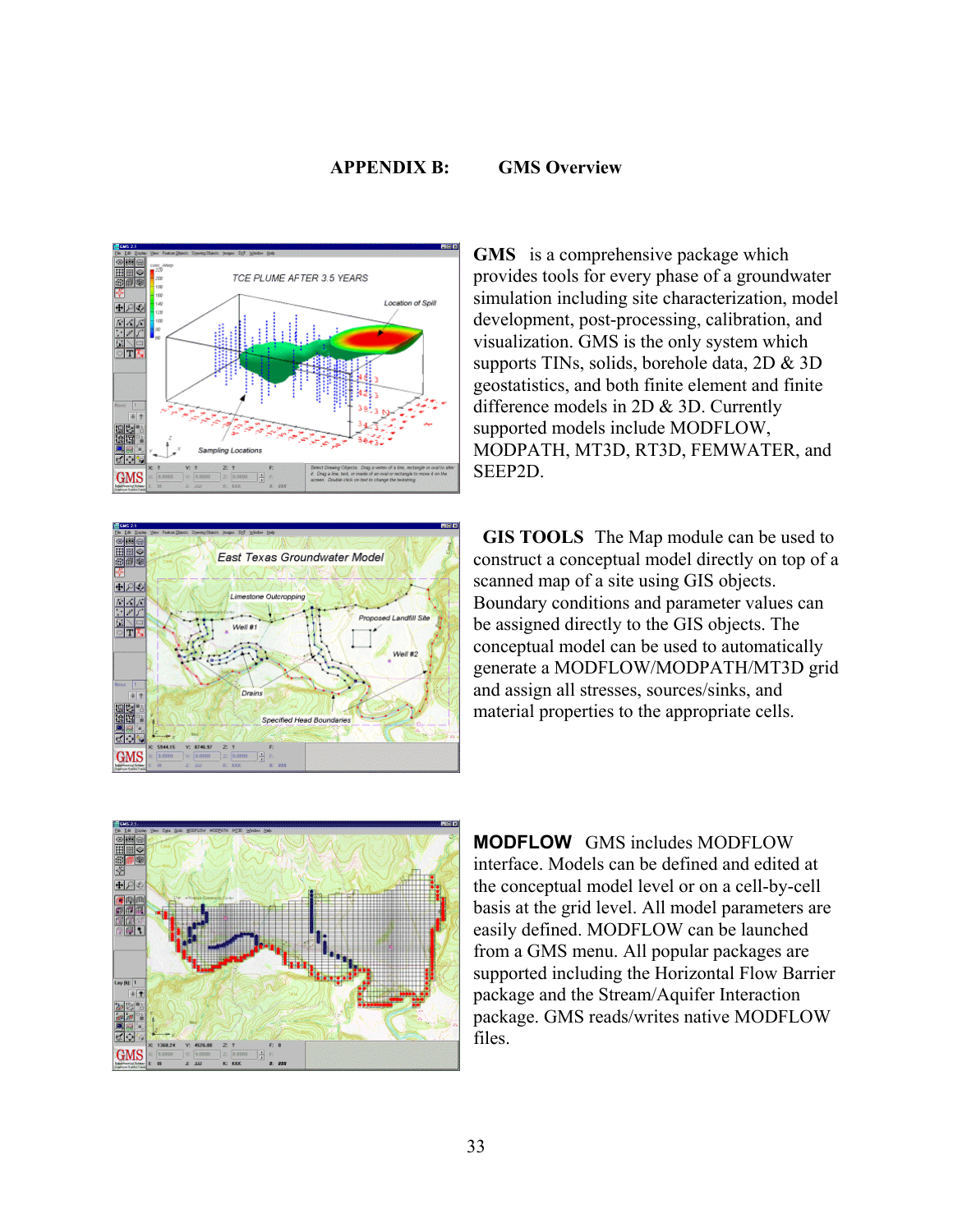**MT3D/M3DMS** Using a previously computed MODFLOW flow solution, MT3D/MT3DMS can be used to perform a contaminant transport simulation. The MT3D/MT3DMS input data can be defined either at the conceptual model level using GIS objects or at the grid level. Advection, dispersion, diffusion, sorption, and decay can all be simulated. Output can be viewed using color-shaded contour plots or 3D iso-surface plots. Animations can also be generated to clearly illustrate the fate of a plume over time.

**RT3D** is a new reactive transport model developed by Batelle at the Pacific Northwest National Laboratories. RT3D is a modified version of MT3D which can be used to model multi-species transport and complex chemical reactions including bioremediation and natural attenuation. Numerous pre-defined reactions are available and an option is provided for linking to userdefined reactions.



**CALIBRATION TOOLS** GMS includes a suite of tools to aid in model calibration. One or more observed values (typically head) can be defined at observation points. With each value a confidence can be assigned. When a computed solution is imported to GMS, the residual error is plotted on a calibration target at each point and a variety of plots can be generated showing calibration statistics. The calibration tools can be used with any of the models in GMS.

**MODPATH** Once a flow solution is computed by MODFLOW, a particle tracking analysis can be performed with MODPATH. MODPATH can be used to compute capture zones for wells and to estimate travel times for contaminants in groundwater. Starting locations for particles can be defined graphically. A variety of options for post-processing MODPATH solutions are available. Particle tracking can be performed with either a steady state or transient flow field.

**FEMWATER** is a fully 3D finite element model. It can be used to simulate density driven, coupled flow and contaminant transport in both the saturated and unsaturated zone. Complex stratigraphy can be directly represented in the model rather than hidden in transmissivity and leakance terms. Solutions can be displayed using highly realistic 3D plots and animation sequences. Well-suited for general purpose flow and transport modeling and salinity intrusion



studies.

**SEEP2D** is a 2D finite element model which can be used to simulate flow in confined or unconfined profile models or for confined areal models. For unconfined models, flow can be modeled in both the saturated and unsaturated zone. Solutions can be displayed using plots of